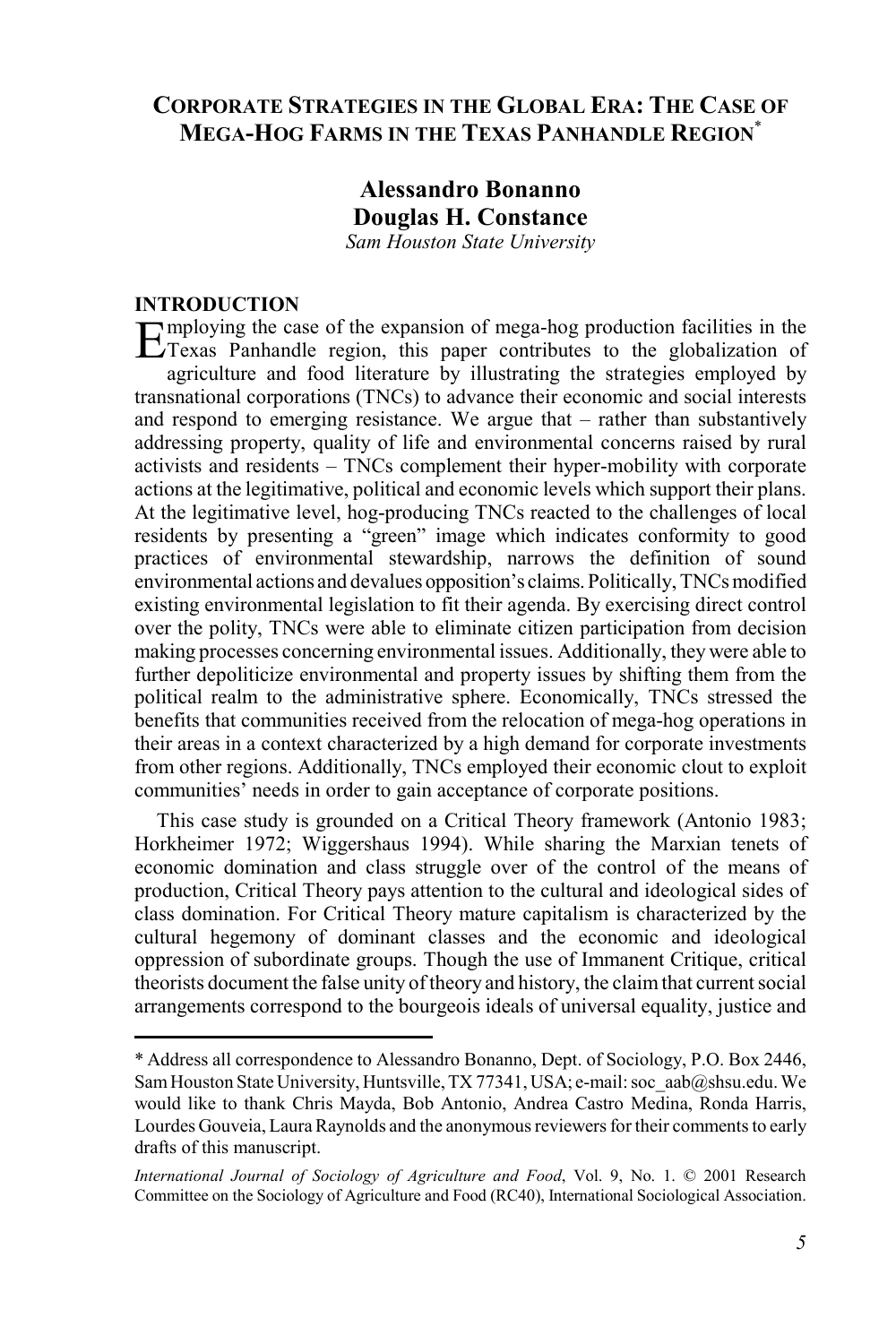freedom. Accordingly, our study of TNCs is framed in a context in which the corporate search for more profitable forms of production is accompanied by similarly important actions at the cultural and ideological levels. In this context, culture and ideology are contested terrains in which hegemonic discourses support but also legitimize the interests of dominant classes. These assumptions allow us to approach domination and resistance from an economic as well as cultural and ideological levels without having to commit the ontological primacy of one of the other components. For Critical Theory the relationship between economy and ideology is a dialectical one.

A case study methodology featuring content analysis is employed to examine the discourses and actions of TNCs and their opponents. These data were generated through keyword searches of available data bases at the Sam Houston State University Library and the internet. Keys words included "CAFOs," "Seaboard Farms," "Texas Farm," "Premium Standard Farms," and "ACCORD." Data consist of the universe of published works and documents available on the subject from 1995 to 2000. The majority of the data for construction of the case were obtained from internet versions of local, regional and national newspapers that provided balanced accounts of the controversy. Documents generated through these searches were organized and analyzed for content focusing on the debate over the impacts of swine CAFO location in the Panhandle region of Texas.

The paper is divided into four sections. The first section reviews salient literature on the globalization of agriculture and food and of the primary tenets of the literature of the globalization of the economy and society. The latter is employed to frame the discussion of the former. Moreover, the major findings of this literature are employed as departing points for the analysis of the case. The second section presents the case study. Here, the illustration of the events follows more an analytical than a chronological pattern, although some faithfulness to the events time sequence is maintained. After a brief description of the expansion of the industry in the region, the section explores the actions taken by TNCs at the political, economic and legitimative levels along with local resident's responses. The third section consists of an analytic discussion of the case study. It is maintained that TNCs employ an array of strategies to advance their agenda. These strategies transcend hyper-mobility and involve control of the polity, TNCs' use of economic clout, and attempts to legitimate their actions to broader segments of society. The fourth and concluding section discusses the impact that corporate strategies have vis-a-vis the issue of democracy in the global era.

## **THE GLOBALIZATION OF AGRICULTURE AND FOOD LITERATURE: A BRIEF REVIEW**

One of the major tenets of the now vast literature on the global economy and society (see Cox 1997; Carnoy, Castells, Cohen and Cardoso 1993; Dicken 1998; Harvey 1990; Lipietz 1992; Sassen 1996; Sklair 1993; Spybey 1996) is that transnational corporations are among the most powerful agents in today's society. They are entities endowed with powers which shape contemporary patterns of socioeconomic development. Some view TNCs as key vectors for the expansion of the economy and the creation of better socioeconomic conditions (e.g., Kindleberger 1986; Strange 1996). They believe that the TNCs' ability to bypass state imposed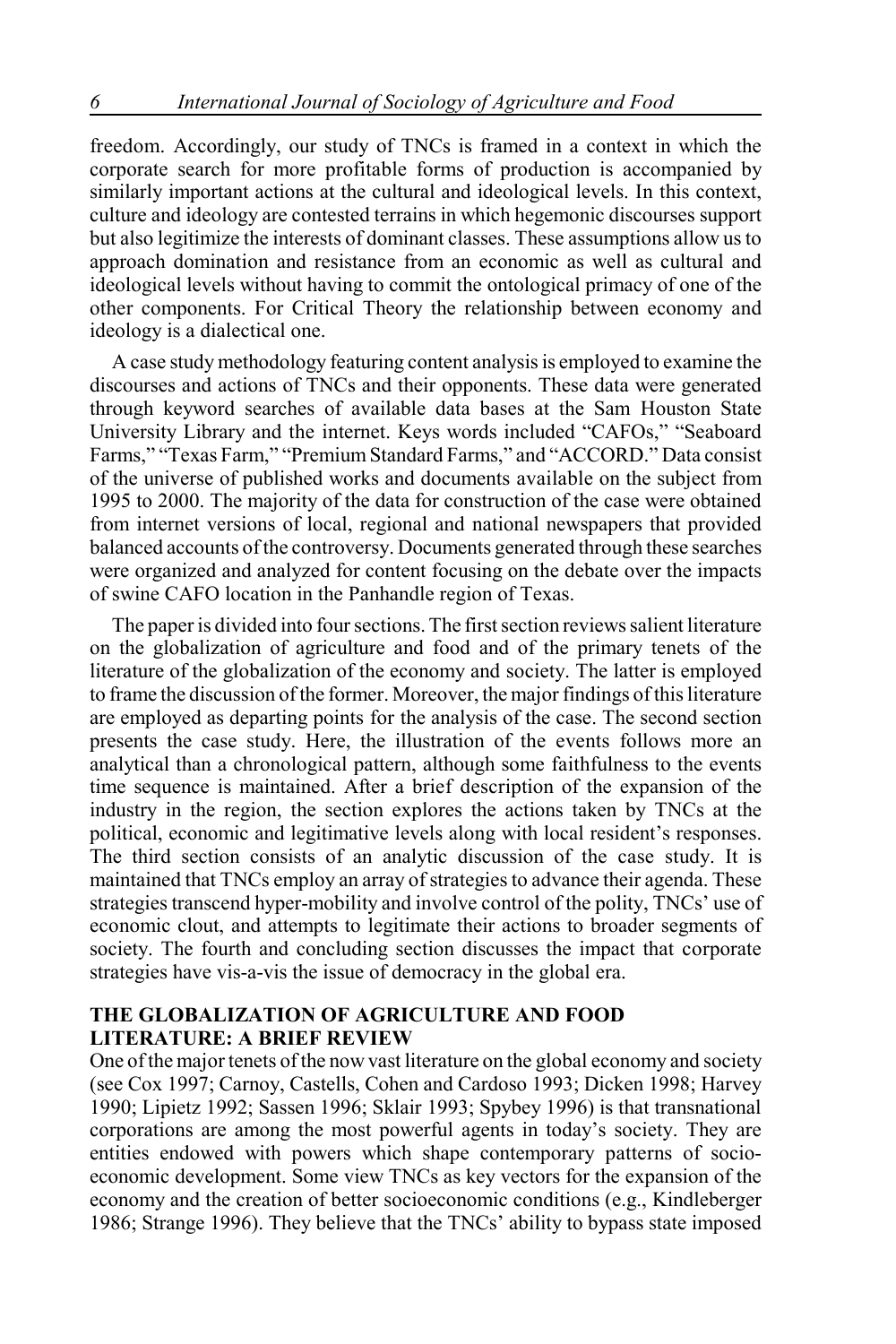laws and regulations is an indication of the problems that state intervention has generated in socioeconomic matters and, ultimately, a solution to this issue (Friedman 1982; Rubner 1990). They generally hold that TNCs should be allowed to freely maneuver if better socioeconomic conditions are to be sought.

Diverging positions stress that newly created jobs do not transcend low to minimum wage levels and their existence is subjected to corporate relocation strategies (Bluestone and Harrison 1986). When pressures to raise wages and/or to conform to existing state imposed regulations emerge, corporations can exercise their enhanced global mobility to relocate in areas characterized by less expensive labor pools and more favorable political climates (Lash and Urry 1994; Sassen 1996). *Hyper-mobility* of capital is the term employed to refer to the now expanded capacity of TNCs to move about the globe in search of more favorable factors of production and sociopolitical climates (Harvey 1990). Pitelis (1993), for instance, argues that the desire of TNCs to control labor and diminish production costs motivate them to consider alternative production sites. This situation increases their bargaining power over nation-states which compete for direct investments. The nation state is, consequently, faced with a contradictory situation in which its desire to attract investments limits its responsibility to monitor TNCs' actions. Locals within nation-states are forced to compete with each other in order to attract TNCs' investments. In so doing, however, they discount local resources for corporate use. Recent studies (see, for example, Barlett and Steele 1998) indicate that communities' efforts to provide incentives for corporations do not necessarily net job increases. This corporate welfare is simply a system to shift public resources toward the corporate side with minimal – and often negative – results for communities. Despite this evidence,<sup>1</sup> TNCs' ability to move, and/or threat relocation, has been a powerful tool for the generation of less expensive and/or more convenient factors of production (Sassen 1996; Sklair 1998; Storper 1997).

Works in this camp also argue that the transnationalization of economic relations weakens the ability of the nation-state to monitor groups and resources which, in turn, compromises the maintenance of established forms of democracy. Because nation-states have historically been the vehicles of self-government, they have been able to allow citizens – albeit in different degrees – to bring their judgments and

<sup>1.</sup> According to Barlett and Steele (1998) the practice of "corporate welfare" has skyrocketed in recent years in the United States. Corporate welfare refers to the wealth of state subsidies, tax abatements and general incentives that corporations receive in order to invest, create employment and limit disinvestments in local areas. These authors also demonstrate that despite the heralded benefits that corporate welfare was supposed to generate, evidence indicates that it is rarely responsible for employment growth. Some among the many examples of corporate welfare include: a \$10 million incentive package provided by the city of Jonesboro, AK to Frito-Lay, a subsidiary of the powerful PepsiCo Inc; \$16.9 million in tax exemption and \$3 million in property sale tax reduction to General Motor from the state of New York; \$29 million of tax and investment credits and \$2.5 million for job training programs to the meat packing company Nebraska Beef Inc from the state of Nebraska; \$253 million to the automobile giant Mercedes from the state of Alabama; \$355 million from the state of Ohio to General Motors; a \$2 million a year sale tax exemption to Time Warner from the state of Florida; an \$80 million incentive package to UPS from the state of Kentucky (Karmatz, Labi, and Levinestein 1998).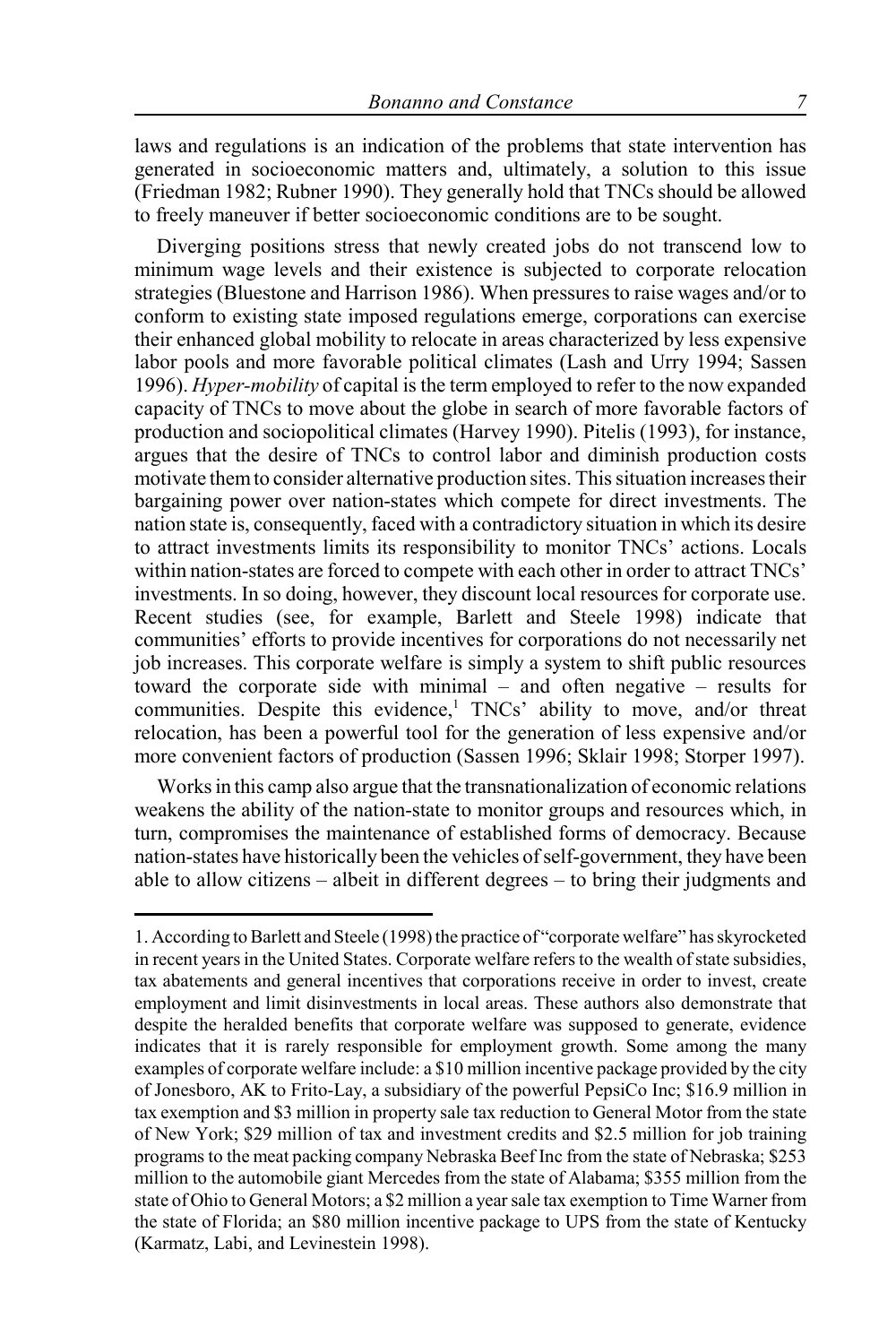values to bear on the economic forces that dominate society. The ability of economic actors to transcend national domains has greatly diminished the historical capabilities of citizens to participate in decision making processes, a situation which redefines the limits and scope of democracy (Danley 1994; Sandel 1996).

Complementing contributions referring to other productive sectors and society as a whole, the literature on the sociology of agriculture and food has provided numerous analyses of the behavior of TNCs and the consequences that their actions have on various segments of society and institutions. A number of authors have documented the ability of TNCs to establish global production networks based on the identification of more desirable factors of production (e.g., Friedland and Bendini 1998; Heffernan and Constance 1994; Sanderson 1986). *Global sourcing* is the concept employed to describe TNCs' capacity to operate worldwide in search of less expensive labor and resources, friendly legislation, and more accommodating social relations (Fink 1998; Gouveia 1994; Higgins and Jussaume 1998; Raynolds 1998; Raynolds and Murray 1998). To be sure, this literature stresses that the concept of "more desirable factors of production" involves more than TNCs' simple search for less expensive labor and natural resources. It contemplates processes of identification of those locations endowed with good business climates, that is, regions in which the intervention of the state, industrial relations, political postures and cultural outlooks assume procorporate tendencies.

The ability of TNCs to bypass state rules, regulations and demands has also been one of the foci of the sociology of agriculture and food literature. Employing the cases of various agro-food commodity chains and corporations, authors maintain that TNCs' hyper-mobility and the transnationalization of social relations within which it emerged have allowed corporations to increase their control over the state (e.g., Bonanno and Constance 1996; Friedland 1991; McMichael 1996; McMichael and Myhre 1991). For some, this control is only partial as TNCs need state support to carry out capital accumulation projects (Friedland 1994; Koc 1994). Others indicated that the state has already been controlled by TNCs and its national form has entered an irreversible crisis (Llambí 1993; McMichael 1996; McMichael and Myhre 1991). Regardless of these differences, it is commonly agreed that TNCs' hyper-mobility has weakened the ability of nation-states to monitor and/or oppose the activities of corporate actors. This situation, they argue, also weakens the ability of citizens to participate in decision making processes concerning food security and availability, scientific research patterns, environmental sustainability and community development , (e.g., Busch, Lacy, Burkhardt, and Lacy 1991; Constance, Kleiner, and Rikoon 1997; Mason and Morter 1998; O'Connor 1998; O'Connor 1994; Vellema 1999).

A growing concern among students of global phenomena in agriculture and food has been the implications that the TNCs' actions and their ability to bypass state imposed rules signify for democracy (Bonanno 1998; Busch 1998). Authors pointed out that the bypassing of state-imposed rules and regulations allows TNCs to be exempted from submitting to democratically established rules and procedures. It is a situation, they continue, in which TNCs can select which ones among the democratic processes and outcomes they want to follow and accept. Bonanno and Constance (1996), for instance, documented how agro-food TNCs avoided U.S. based environmental legislation by claiming another nationality through moving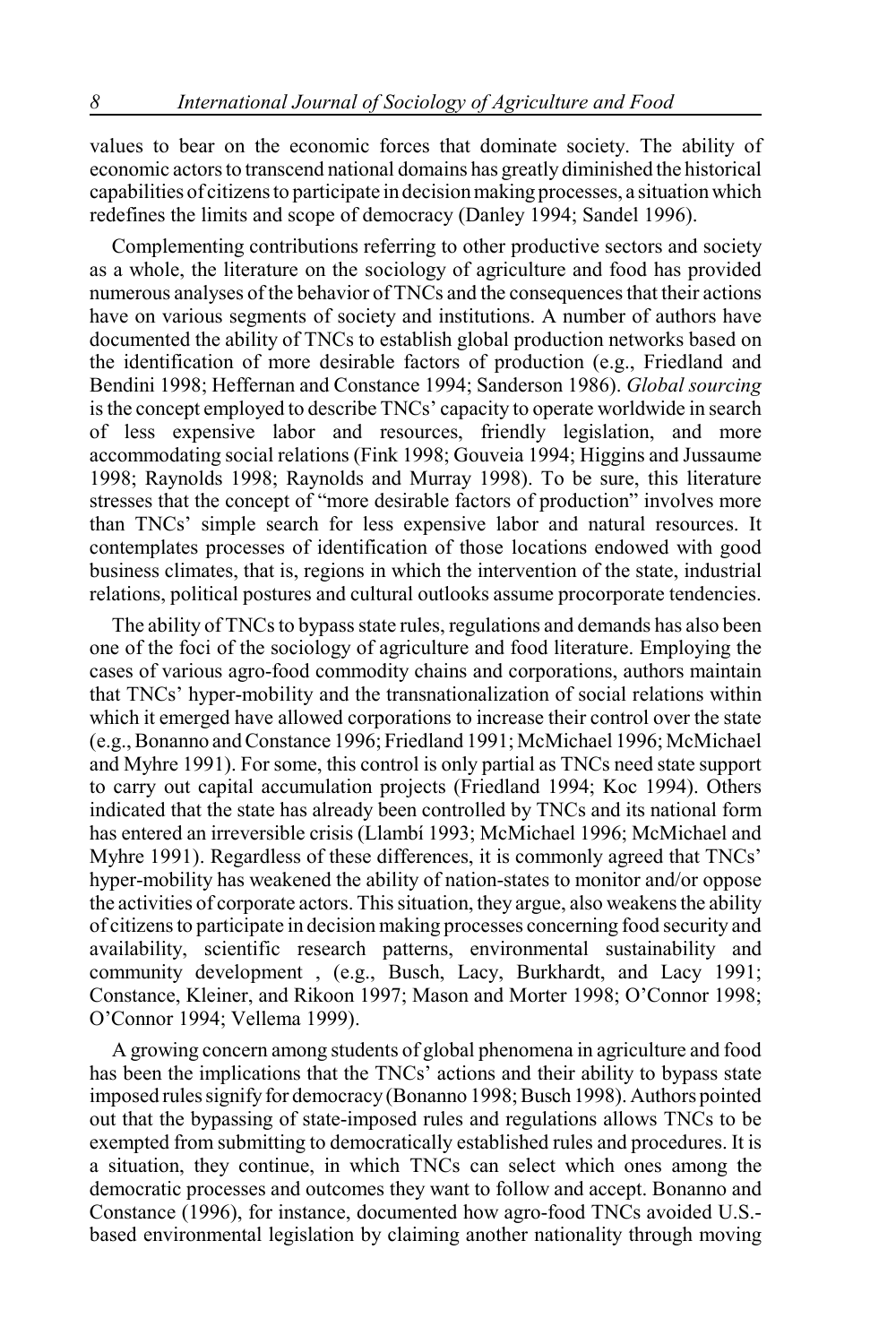their production facilities overseas and reflagging their fishing vessels. These actions, it is maintained, jeopardize the existence of basic assumptions upon which democracy has historically evolved (Busch 1998). Lacy captured the essence of this literature by articulating the situation in these terms: "Both democracy and globalization have important implications for empowering communities. However, the overarching challenge of our age is the crisis in democracy itself. Globalization may contribute significantly to that crisis" (RSS 1998:2).

## **THE CASE STUDY**

**The Confined Animal Feeding Operations (CAFOs) Come to the Panhandle** The case study discusses the establishment and growth of CAFOs in the Texas Panhandle region. This area has been targeted for CAFOs due to its social, economic, geographical and political characteristics. This multi-state region (Texas, Oklahoma, Kansas, Colorado, and New Mexico) allows TNCs to select among a variety of state regulations, socioeconomic incentives, political postures and community sentiments within a relatively limited area. Because of this proximity – but not exclusively because of  $it - TNCs$  have the possibility to choose the most favorable conditions of production by enticing adjacent communities, counties and states to compete against each other for corporate investments (Barlett and Steele 1998; Constance and Heffernan 1991; Giardina and Bates 1991). Additionally, TNCs view the low concentration of population, the limited political opposition that this situation entails and the long standing tradition of animal agriculture typical to this region as ideal conditions for the establishment of CAFOs (Barlett and Steele 1998; Hart and Mayda 1998). Finally, the low socioeconomic status of counties within the region motivates political elites and some local residents to welcome industrial investments (Lee 1998:4d).

CAFOs have appeared in a variety of locations across the United States (Ladd and Edwards 1998; Thu 1996; Thu and Durrenberger 1998). Fueled by corporate needs to homogenize production, satisfy processing sector demands, and reduce costs, this type of business emerged as a desired option for large agro-food firms. The industry justifies CAFOs as an answer to the increased demand for lean meat generated by enhanced quality of life consumption models typical of postindustrial, affluent societies. Additionally, it is viewed as an effective manner to reduce production costs and bring jobs to economically depressed areas (Houghton 1998). However, it is also evident that restructuring internal to the sector and the development of more elaborated commodity chains requiring enhanced commodity standardization and delivery systems contributed to the growth of CAFOs (Kilman 1994). To this effect an industry representative recently stated: "Texas has been viewed as the next frontier for giant hog farms capable of turning out hundreds of thousands of uniform animals for a fast-growing market" (Lee 1998:4d).

In recent years there has been a rapid growth of CAFOs in the Panhandle region. This growth began with the location of the Seaboard Corp. pork processing plant in Guymon, Oklahoma in 1995. In this area, major hog production firms have permits to raise more than 2,000,000 animals annually and this number is on the rise according to Texas, Oklahoma and Kansas officials (Ledbetter 1997c). Firms that have recently located or expanded include: Premium Standard Farms, the 2<sup>nd</sup> largest pork producer in the U.S.; Seaboard Corporation, the 3<sup>rd</sup> largest; Texas Farm, the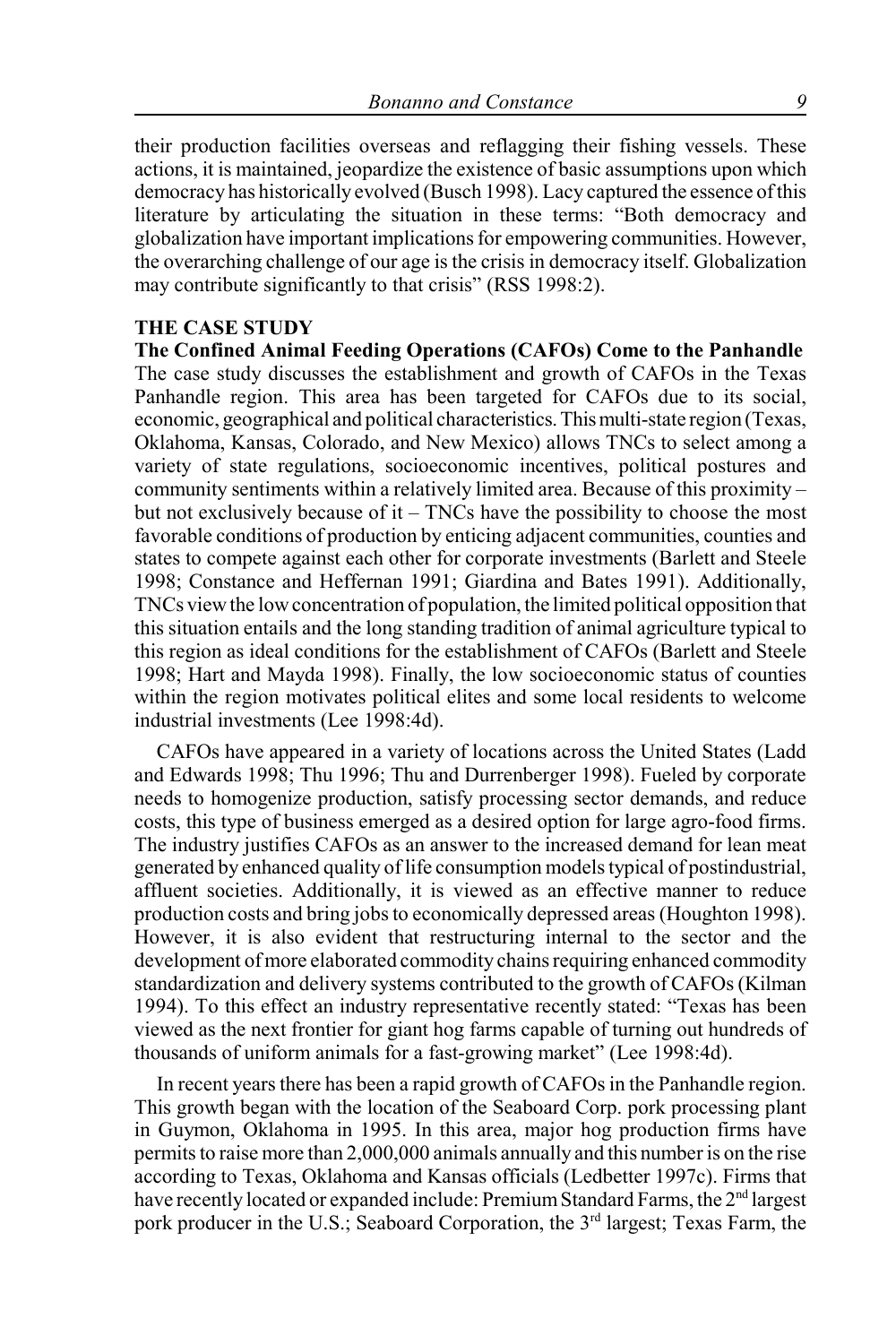$20<sup>th</sup>$ ; Vall, Inc., the  $25<sup>th</sup>$ ; and Hitch Pork Producers, the 39th (Successful Farming 1999).

As of December of 1997, in Ochiltree County on the northern border of Texas and Oklahoma, Texas Farm is a subsidiary of Nippon Meat Packers. Nippon Meat Packers is one of Japan's largest meat packers. It processes pork at a plant in Nebraska in the U.S. that it jointly owns with the major U.S. meat packer and processor, IBP (Insights 1997). Nippon raises hogs in the Texas Panhandle to export to Japan. In response to concerns about BSE (mad cow disease), Nippon Meat Packers began specifying the source of its meat (Hoover's Online 2000). Nippon Meat Packer is one of Japan's largest food companies with 115 consolidated subsidiaries. Some ninety four are in Japan and there are twenty one abroad (Wright Analysis 2000). Texas Farm had 7,000 sows in production which were scheduled to grow to 53,000 by the year 2000. It had permits to raise 431,593 hogs per year and build 52 lagoons to service those facilities. It was also seeking additional Texas Natural Resources Conservation Commission (TNRCC) permits for another 307,350 hogs and 64 lagoons to control animal waste. Additionally, it had four facilities permitted and four more pending for more than 300,000 hogs located near Perryton in Ochiltree County. According to Texas Farm sources, the company operations covered 10,000 acres in Ochiltree and Hansford Counties, Texas, employed 140 workers, and projected the number of employees to expand to 420 by the year 2000 (Ledbetter 1997c). Most of Texas Farm's production was targeted for export back to Japan (Morris 1997).

Seaboard Farms is the hog producing subsidiary of Seaboard Corp., a diversified international agribusiness and transportation company primarily engaged in the domestic production of poultry and pork, commodity merchandising, baking, flour milling, and shipping. Overseas, Seaboard Corporation primarily engages in shrimp production and processing, flour milling, produce farming, sugar production, and animal feed production. It has over 4,000 domestic employees as well as substantial employment within its Latin American and African operations. Seaboard's Pork Division started in the early 1990s and quickly gained market share in the U.S., as well as became one of the leading exporters from the U.S. to Japan, Mexico, Korea and other premium foreign markets (Seaboard 2000). Seaboard Farms already had permits to raise 392,750 market hogs. It had also permits pending for another 716,920, and just submitted another permit application for an additional 296,000 hogs (total of 1,411,670) according to the Water Quality Services of the Oklahoma Department of Agriculture. Seaboard operations just moved to the Oklahoma side of the Panhandle after leaving Southeastern Minnesota despite receiving significant economic contributions from local authorities to establish and carry out production in that region (Barlett and Steele 1998:54–55). Environmental problems generated by animal waste and inadequate lagoon-based waste treatment systems coupled with the company unwillingness to invest to upgrade its facilities resulted in Seaboard leaving now polluted Minnesota areas for new uncontaminated lands (Barlett and Steele 1998:53).

Spanish-owned Vall Inc. is a subsidiary of Vall Company headquartered in Lleida Spain. Vall Company pioneered the system of livestock integration in Europe and currently has 2,500 collaborators supplied by its companies with livestock for fattening, feedstuffs, and technical assistance on animal health. The company owns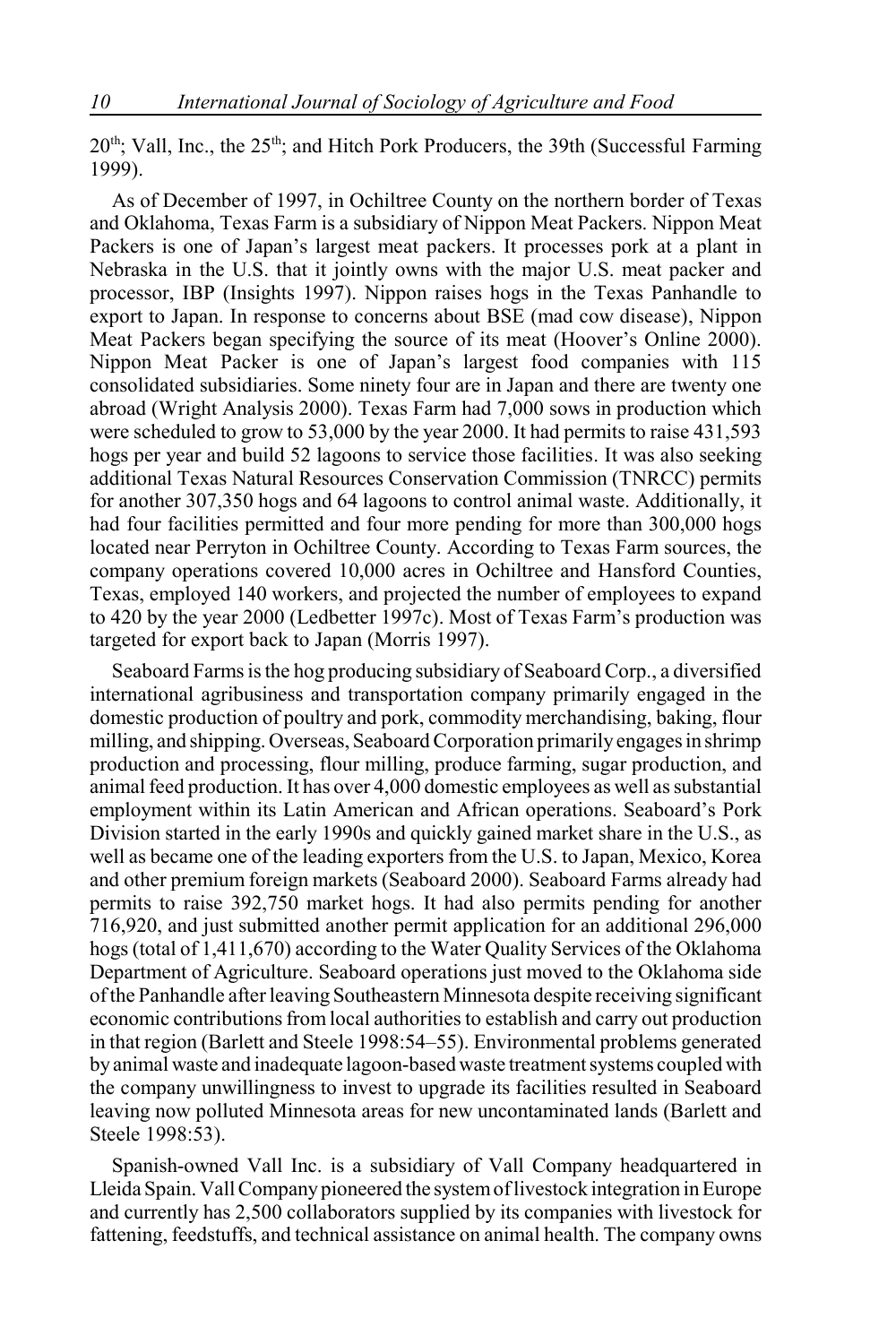and operates five hog farms in the Panhandle of Oklahoma with, 2,500 sows per farm and around 250,000 fattened pigs. The company has a feedmill in Texahoma, Oklahoma that provides feed to its hog operations (Vall Inc 2000). Vall Inc. has five applications to permit 86,400 head of hogs. Presently it has about 12,000 sows producing approximately 240,000 pigs per year and employs 120 people. By the year 2000 the company is expected to have 24,000 sows and raise 500,000 pigs per year at its 35 to 40 finishing barns. Vall, Inc. sites are located in Sherman County, Texas, and at Four Corners and Texahoma, Oklahoma. (Ledbetter 1997c).

Premium Standard Farms (PSF) is a subsidiary of the ContiGroup, a division of Continental Grain, one of the largest privately held corporations in the Unites States. ContiGroup is a leader in integrated pork and poultry production, cattle feeding, and aquaculture, with nearly 200 years of experience in agribusiness and global trade. It operates in thirteen countries through facilities and affiliates and is one of the world's largest cattle feeders, the sixth-largest integrated poultry producer in the U.S.; and through its joint venture with Premium Standard Farms, the U.S.'s second-largest integrated hog producer. The Company is a leader in aquaculture and flour milling, and one of the largest animal feed and poultry producers in China. It also operates the largest integrated shrimp farm and hatchery in Ecuador, raises and markets more than 12 million pounds of fresh salmon per year along the U.S. Maine coast, and is a major producer of animal feed, wheat flour, pork, and poultry in Latin America and the Far East. ContiGroup is one of the world's largest agribusiness companies with 14,000 employees worldwide – plus an additional 10,000 in joint venture operations (ContiGroup 2000). PSF has 188,892 head approved on Subchapter K permits and another 925,000 head on Subchapter B permits.<sup>2</sup> Its operation near Dalhart has 22,000 sows with 251 employees located on 40,000 acres in the area and is stocking its facilities with additional sows. According to a PSF spokesperson, "We're simply adding sows as we can to the High Plains farms" (Ledbetter 1997c:3d). The regional manager for the TNRCC in Amarillo, commented that, although TNRCC did not have the actual number of requests because many of the operations were just stocking their farms, things were just hectic in the Panhandle (Ledbetter 1997c:3d).

Table 1 below lists the annual estimates of hogs at each location according to the company figures provided to the TNRCC, the Oklahoma Agriculture Department, and newspaper reports (Ledbetter 1997a:1).

## **Corporate Strategies and Local Responses**

## *Corporate Actions at the Political Level*

In early 1993 complaints about hog production generated environmental pollution began reaching TNRCC offices. In particular local residents complained about intense odors and respiratory problems. An investigation from TNRCC concluded (Morris 1997:10a):

The concentration of dust being carried outside the feedlot was adequate to interfere with the normal usage and enjoyment of … private property. The

<sup>2.</sup> Subchapter K permits are those issued after the TNRCC changed its permitting regulations and eliminated public hearing processes for neighbors of cattle feedlots or hog farms; under Subchapter B permits, neighbors were allowed such hearings. See below for more details.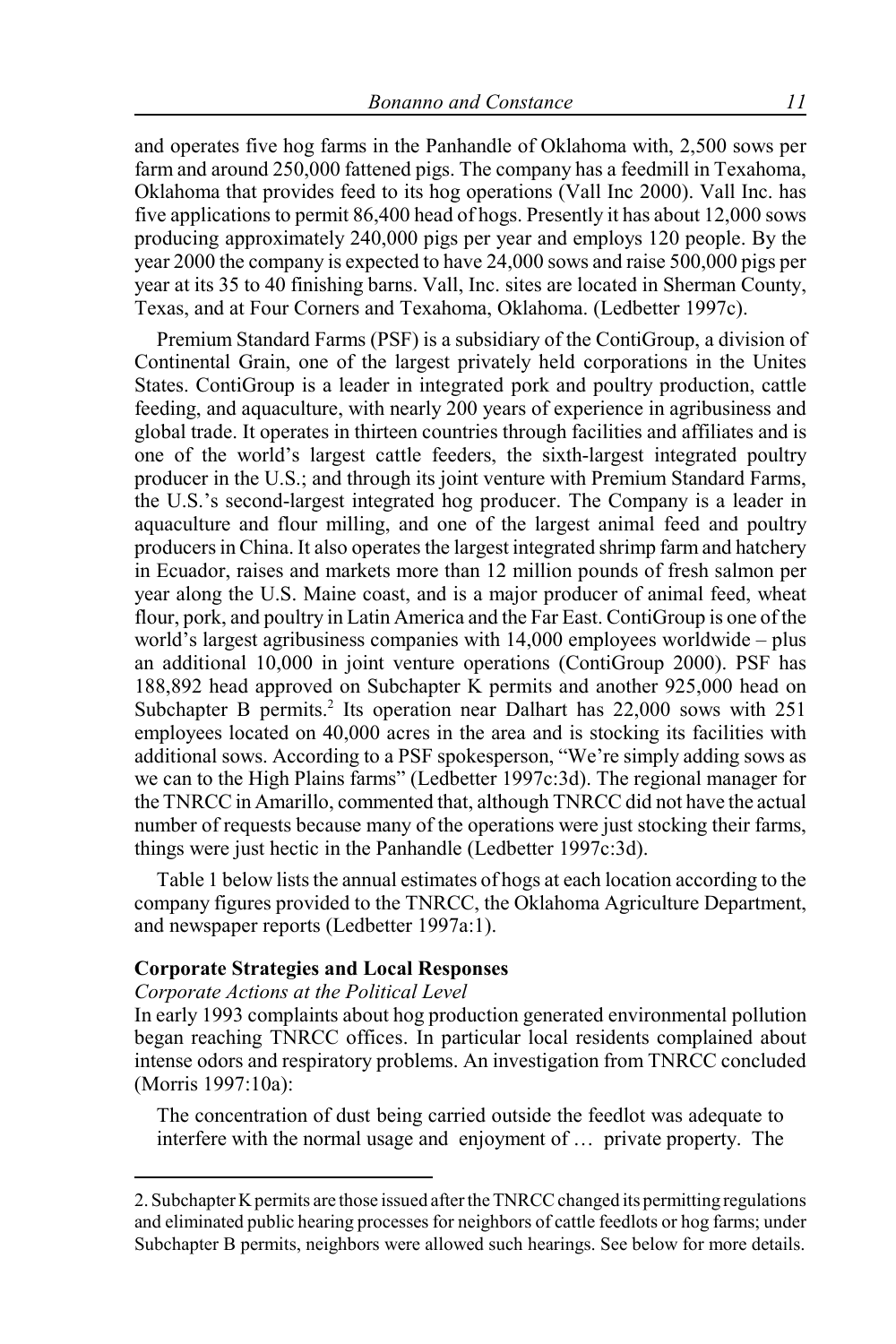| Company                       | No. of hogs | County    | <b>State</b> |  |
|-------------------------------|-------------|-----------|--------------|--|
| <b>Premium Standard Farms</b> | 396,000     | Dallem    | Texas        |  |
| Texas Farm                    | 140,000     | Ochiltree | Texas        |  |
| Vall, Inc.                    | 240,000     | Texas     | Oklahoma     |  |
| Seaboard                      | 392,750     | Texas     | Oklahoma     |  |
| Dean Paul                     | 15,360      | Hansford  | Texas        |  |
| Paul Hitch                    | 300,000     | Texas     | Oklahoma     |  |
| DeKalb                        | 200,000     | Seward    | Kansas       |  |

| Table 1. Estimates of number of hogs produced annually by site, 1997 |  |  |  |
|----------------------------------------------------------------------|--|--|--|
|                                                                      |  |  |  |

dust could potentially cause adverse physiological discomfort, such as burning and itching eyes, coughing and breathing difficulties, to persons of ordinary (sensitivity). Individuals with compromising health conditions could be more severely impacted.

Despite these findings, TNRCC did not issue any odor-related citations to CAFOs. The air program director for TNRCC's Field Operations Division commented that the agency's ability to cite CAFOs for nuisance odors had been impaired by a 1993 Texas Supreme Court ruling. In 1993 F/R Cattle Co. of Erath County, TX contested a citation from the Texas Air Control Board (the predecessor to TNRCC). They claimed the odors emanating from the feedlot were part of a "*natural process*" and were therefore exempt from regulations linked to the Texas Clean Air Act. While F/R Cattle Co. lost the original trial and the appeal, the Texas Supreme Court found in their favor (Morris 1997:10a). As a result of this decision, the director informed the TNRCC regional offices that all proposed CAFO odor citations were to be sent to a review committee at the central office in Austin. The task of the committee was to ascertain whether there was evidence of "flagrantly bad management practices, extremely intense impact and/or a pattern of problems at the source" (Morris 1997:10a).

The limited ability of environmental agencies to cite CAFOs did not halt local residents from complaining and raising doubts on the presumed benefits that the introduction of these agro-food operations brought to the area (Morris 1997). Faced with growing resistance, CAFO corporations sought political assistance from state agencies. In late 1993, steps were taken to secure the support of an eminent Texas State Senator<sup>3</sup> and like-minded political figures. CAFO representatives protested TNRCC's investigations of cattle feedlots that were allegedly producing pungent and "potentially unhealthful" clouds of dust. Additionally, they complained that the TNRCC was not giving them time to correct their infractions, a reversal of this agency's previously established policy and a behavior which was almost unanimously considered overzealous.

The strategy worked. By the summer of 1994 a proposal was drafted to simplify

<sup>3.</sup> The name of this state senator is omitted to protect privacy. Records of meetings between state and CAFO officials disclose the identities of the participants (Morris 1997).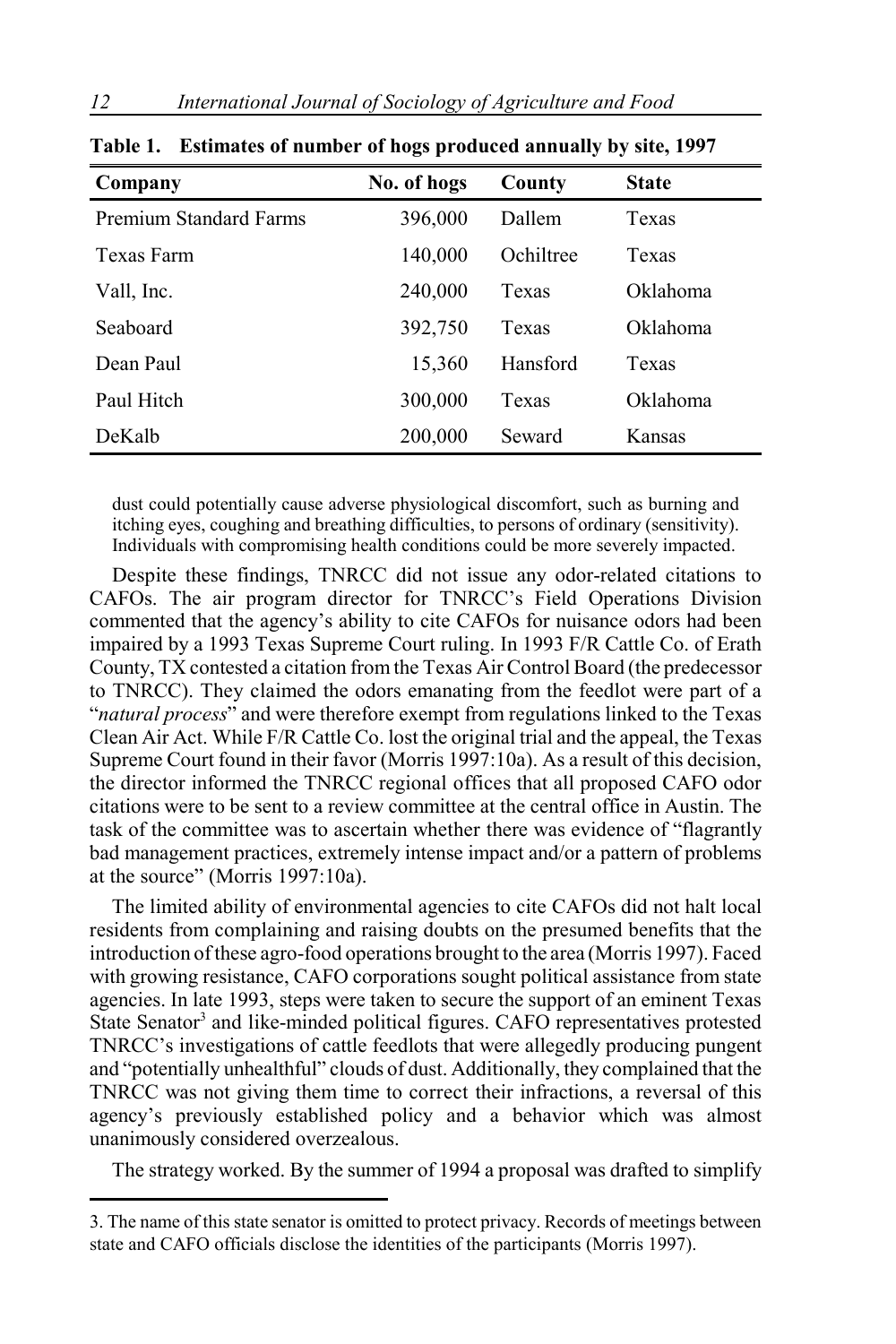the permitting process for CAFOs in Texas. A key element was the elimination of the public hearing process which was contingent upon the farm or firm meeting certain environmental criteria. In a letter to TNRCC, the state senator stated, "The perception throughout the United States that the regulatory environment in Texas is burdensome and unfavorable creates disincentives (for CAFOs) to locate in Texas" (Morris 1997:10a). The Senator's self-professed aim was to attract operations that had been moving into states such as Oklahoma and New Mexico. Additionally, he also made it clear that CAFOs should not be made against the law just because some of the neighbors find them offensive. "While many people would like to use the TNRCC as a sort of rural zoning agency, that's not their job. Their job is environmental protection" (Morris 1997:10a). The Chairman of TNRCC responded quickly by indicating that the TNRCC had "been thinking along the same lines" and agreed with the "basic thrust of his proposal" (Morris 1997:10a). Dissatisfied with this outcome, the air quality manager for the Amarillo chapter of TNRCC resigned his post in August of 1996. Co-workers stated that he had resigned because he "could no longer tolerate the agency's hands-off policy toward CAFOs" (Morris 1997:10a). By the summer of 1995 the TNRCC had incorporated the proposal into the changed rules regarding CAFO permits: "Its field personnel were ordered to stop issuing nuisance-odor citations to CAFOs, regardless of how disagreeable their emissions became" (Morris 1997:10a). The new rules stated that permits could be challenged only on matters of *technical merit* and not "the fact that a barn might reek or otherwise be troublesome" (Morris 1997:10a).

According to a local TNRCC agriculture and water quality specialist, Texas adopted CAFO permits in an effort to streamline a fragmented system and make better use of the agency's limited resources. From his point of view, the new system has worked fairly well. The Chairperson of TNRCC stated, "If you compare what Texas requires with what other states require, we are as stringent, if not more stringent. What we require in Texas is protective of the environment and the people around these facilities" (Morris 1997:10a). He went on to say that Texas was following a national trend in doing away with site-specific permits and hearings based "more on land-use disputes than on actual environmental risks" (Morris 1997:10a). To be sure, this posture clashes with the content of existing Federal regulations. The EPA, for instance, requires inspection of soil sample every three months while the TNRCC requires for soil checks every year. Additionally, the EPA mandates inspection of waste-retention lagoons ever two years while the state of Texas requires these inspections every five years (Barta 1998). With this change in the regulatory climate, large-scale pork producers began to locate and expand rapidly in the Panhandle region.

#### *Local Resistance*

As information spread in 1995 that the CAFOs were moving in, some residents formed a group called Active Citizens Concerned Over Resources Development (ACCORD). A similar group had formed a few years before in Texas County, Oklahoma in response to the rapid growth of CAFOs around the Seaboard Farms pork processing plant in Guymon, Oklahoma (Morris 1997). By early 1998 ACCORD had grown to 155 members. The group held monthly meetings inside a farm-supply business called the Outhouse which became their "war room" where they plotted the movement of hog farms on two large county maps that cover one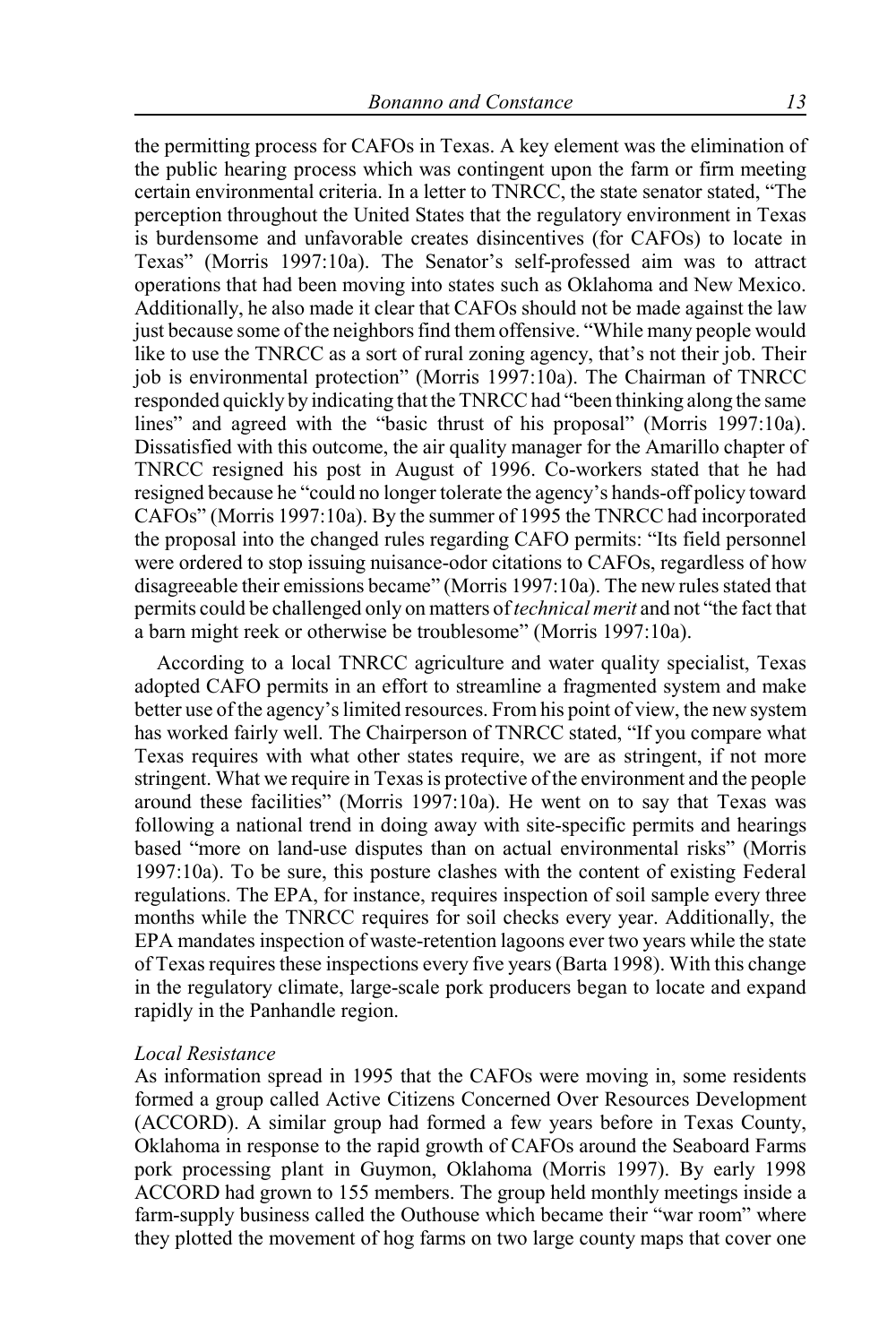wall (Lee 1998:4d). In short, ACCORD was a community-based small group that was created by concerned citizens disturbed by declining property values and quality of life in their communities. Members were local residents, mostly farmers and ranchers, who felt threatened and violated by the establishment of the CAFOs. The development of health problems and the discomfort caused by CAFOs' air pollution emerged as the primary reasons motivating protest. However, the fear that persistent quality of life problems could affect the value of local residents' properties, enhance social problems such as crime and school overcrowding, and deteriorate the community's overall socioeconomic conditions further motivated anti-corporate actions. Anti-corporate feelings remained strong even in the presence of claims that the CAFOs' presence generated new jobs and other economic benefits to local communities (Constance and Bonanno 1999).

Exemplifying local residents' willingness to fight for their substantive ability to participate in decision making processes in their communities, ACCORD's most visible action came when they initiated a lawsuit against TNRCC. ACCORD claimed that the rule changes deprived property owners of their fundamental right to a hearing prior to the permitting of a feedlot (Lee 1998; Morris 1997). Furthermore, they claimed that the "awful odors from large-scale hog farms waft into their homes and their tractor cabs and generally threaten their quality of life" (Lee 1998:4d). According to the ACCORD legal representative, "The state permitting process should not be a formality. It is now, but it shouldn't be. [Also] the rights of the hog firms to make money should not supercede the rights of adjoining landowners to be free from annoying and possibly hazardous air pollution" (Morris 1997:10a). ACCORD legal representative's additional statement that the State Senator who was author of the changes "has written off the citizens of Ochiltree County" was emblematic of local residents' resentment regarding the collusion between corporate and political powers and their broader capacity to scrutinize links between these two spheres. The Court eventually ruled that the 56 CAFO permits approved by TNRCC for cattle feedlot expansions, new dairy operations, and pork facilities under Subchapter K since 1995 were invalid4

<sup>4.</sup> The use of legal strategies to combat corporate actions is an important component of the local anti-corporate resistance. Following previous successful attempts by other segments of the environmentally based anti-corporate movement, ACCORD members challenged TNRCC's pro corporate standings on the grounds that the elimination of hearings was illegal and therefore that CAFO permits issued under the new regulation should be revoked. The design was to replicate the strategy employed in a number of previous cases in which locally based environmental groups challenged corporate entities on legal grounds. In these cases, the use of the Court was aimed at requesting the enforcement of already existing laws and regulations unattended by corporations. Like other attempts before this one, this strategy was successful as Court support for pro-environmental claims is growing (see also Constance et al. 1997; DeLind 1995). However, this victory discloses also its limits. It was primarily directed at preserving the implementation of already existing norms which have been on the verge of being reformed by pro-corporate forces. It was a defensive battle which is telling of the difficult political climate within which pro-environmental and community based anticorporate groups operate. Indeed the vulnerability of this strategy is evident in the instance in which the Texas Supreme Court overruled a lower court judgement which supported an originally more aggressive role of TNRCC in monitoring and citing CAFOs.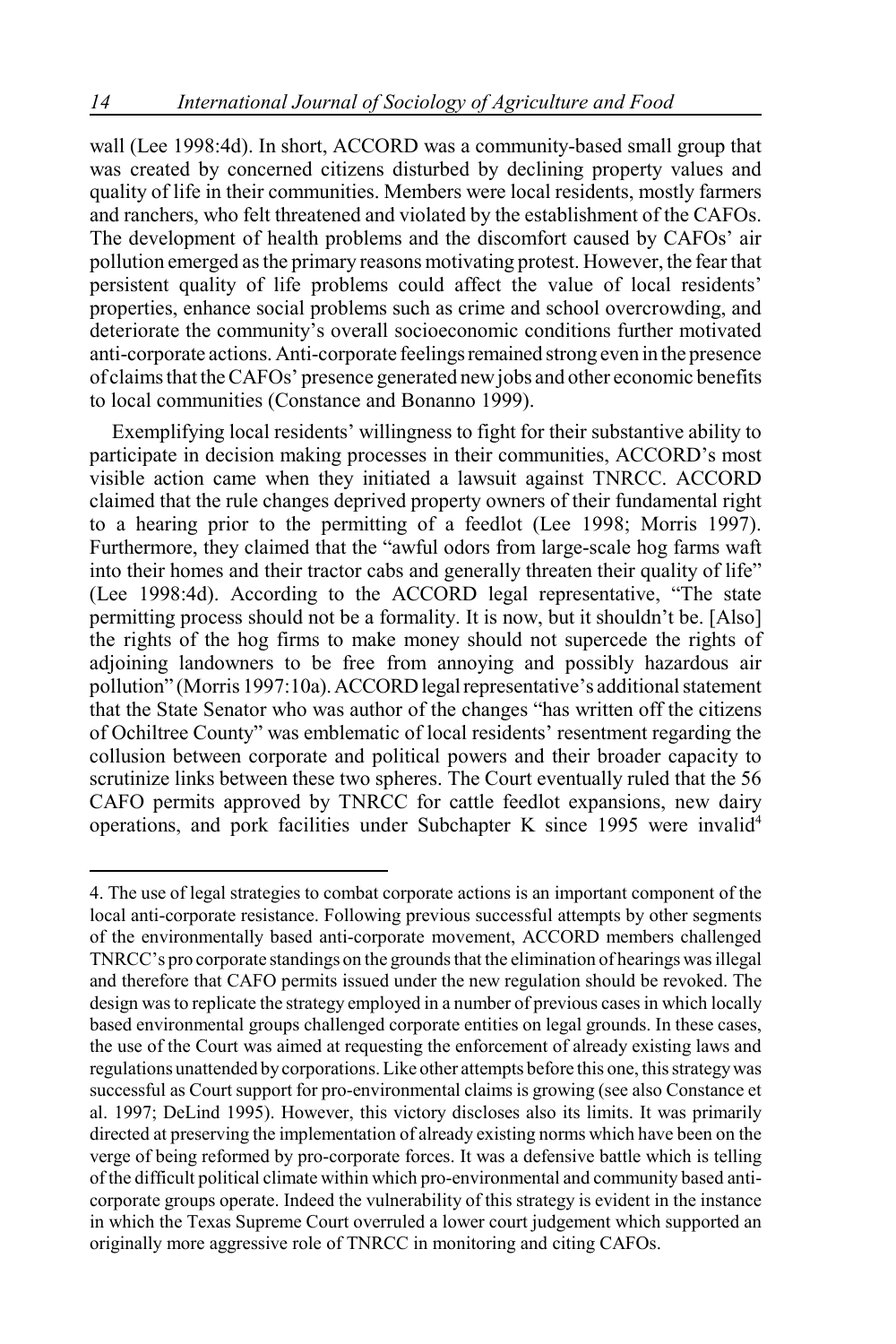(Ledbetter 1997d; Lee 1998). The sentence motivation was based on the fact that TNRCC had failed to show "reasoned justification" for eliminating hearings for permits (Lee 1998:14d).

## *Corporate Actions at the Economic Level*

CAFO representatives insisted that the new regulations were more stringent than ever before and that the facilities in question "were designed and constructed properly to be protective of the environment"(Ledbetter 1997d). They attributed the ruling to a "technicality" having little to do with the environment, citizens' health and property value.<sup>5</sup> These objections notwithstanding, considerable emphasis was placed on the economic effects that the ruling might have on the Panhandle. One representative stated: "We're confident the state will work out the technicality because the importance of animal agriculture to this region and our state is very substantial [as] operations touched by the ruling account for more than \$2.3 billion and 2,400 jobs" (Ledbetter 1997d). An animal science professor and director of an industry related institute at a major Texas university warned of the consequences that a situation such as this could have in a competitive market populated by highly mobile corporations. He stated: "[the ruling] has already had an effect. Companies are doing site selection – they're just doing it in other states… And if [pork meat] is not produced in Texas, it will be produced overseas" (Lee 1998:4d). "After all," the Head of the Animal Science Department at the same university concluded, "the pig industry has provided a vehicle for communities to grow [and] to preserve a way of life" (Brown 1998:9). Following established mobility-based corporate strategies, Nippon Meat Packing was quick to announce that "major additions to its Panhandle facilities were on hold"(Lee 1998:4d). An analyst noted that "he knows of a least two corporate hog producers that had eyed new locations in the northern Panhandle but now have become skittish" (Lee 1998:4d) while another study stressed that "there are already reports of plans to develop huge hog farms in Mexico, where the restrictions on them would be less onerous" (Hart and Mayda 1998:76). Texas Farm issued a formal statement saying that it had selected the Panhandle region of Texas because it was environmentally sound and it already had a long and successful history of large-scale cattle feedlots. The company further stressed that its lagoons surpassed federal and state standards and that it intended to bring "new life" to the declining local economy by building a \$10 million feedmill in Ochiltree County that would employ 400 workers (Morris 1997).

The possibility of the existence of local resistance was quickly acknowledged by the CAFO corporations. However, rather than simply relocating to a new area, CAFO TNCs employed their economic clout to counter such opposition. In late December of 1997 Seaboard Farms announced that it was negotiating with officials and residents of Cimarron County, Oklahoma to build facilities to house about

<sup>5.</sup> To avoid the limitations imposed by the Court ruling, TNRCC reworked CAFO regulations. In late 1998 a new set of rules were adopted which, however, were almost identical to the previous ones. This new set of rules continued to prohibit residents from challenging CAFO operation permits unless the challenge involved technical merit. Also eliminated in this version was the right of residents for a public hearing following a complaint. CAFO representatives commented on the new rules by stressing that they "allow agriculture to return to business in Texas" (Barta 1998).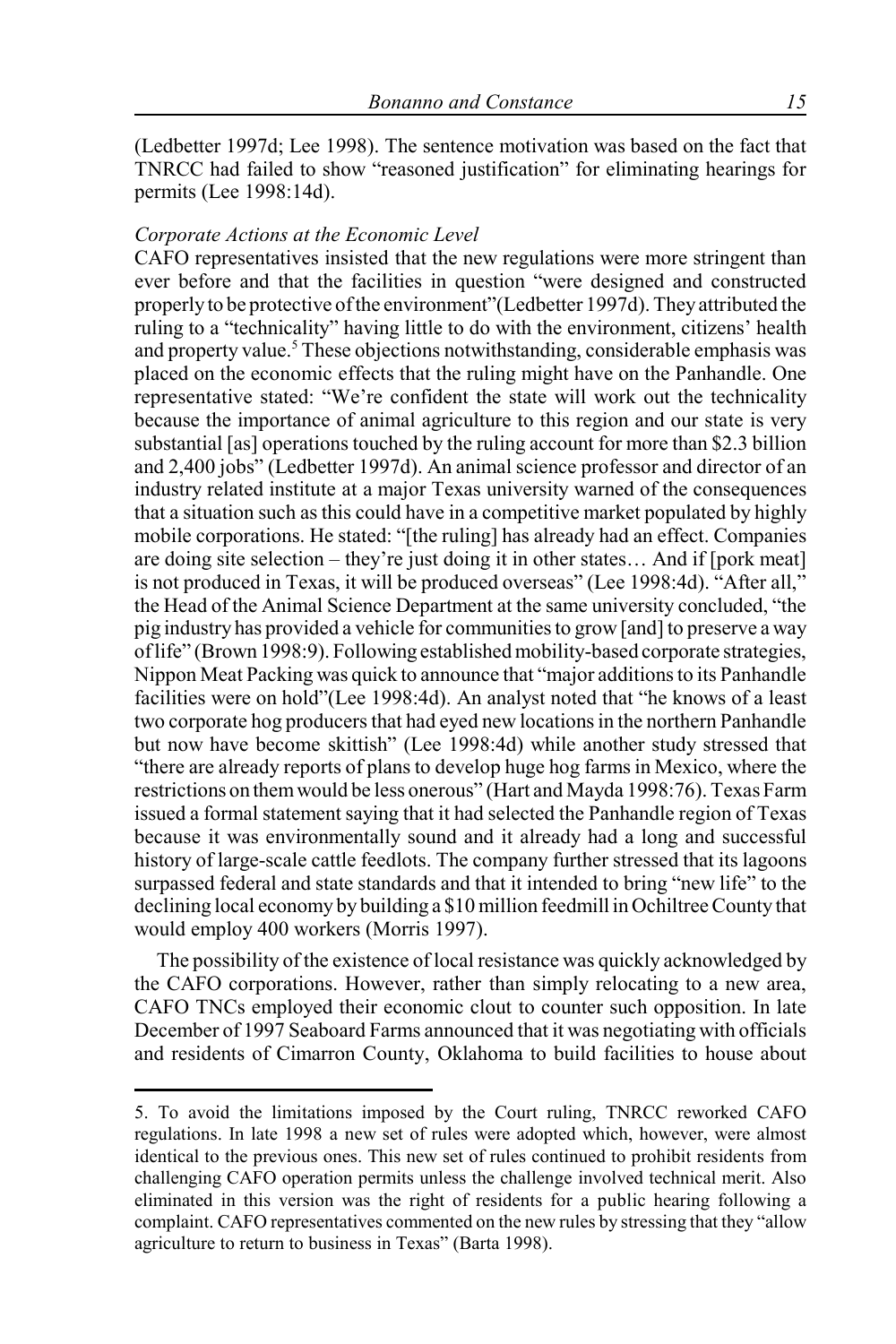400,000 hogs. The deal called for the community of Keyes to become home to a feedmill, but also to have its grade school reopened (Ledbetter 1997b:1a). According to Seaboard Farms estimates, when all the construction was finished the operation would add \$50 million to the tax rolls and an annual payroll of \$2.5 million for about 75 employees and managers (AP 1997). "The Keyes school district was in trouble," a Seaboard Farms spokesperson stated and "we agreed to give them some up-front money so they could reopen their elementary school" (AP 1997:24a).

The agreement between Seaboard Farms and Cimarron County included the construction of a 259,000 head hog farm covering 8,000 acres and a 500,000 ton feed mill to be located near Keyes, Oklahoma and the commitment on the part of the community to allow the construction of 400 buildings for growing the hogs. More importantly, Cimarron County officials and residents would not take any action to restrict Seaboard's ability to acquire land for the construction of the buildings (Ledbetter 1997b:4a). In return, Cimarron County would receive the promise that the hog buildings would be located within a 5-mile radius of property Seaboard currently owned and outside a 5-mile radius of any town in the county; a \$125,000 donation to the Keyes Public School District upon commencement of construction of the feed mill, and a \$2,500 donation to the district for each new student whose attendance in the district is directly related to the employment of a family member at Seaboard Farms or the feedmill during the two-year period following the establishment of these operations.

Cimarron and adjacent Counties, as well as the state of Oklahoma, funded Seaboard to a much greater extent than the corporate grants that they received. The state of Oklahoma passed a \$700 million measure to build infrastructures to facilitate Seaboard relocation and \$47 million were allocated for highway improvement to accommodate Seaboard generated traffic in the area. Additionally, Seaboard was granted a number of fiscal abatements which translated into a situation in which the company was excused from paying 78 percent of its taxes. For the fiscal year 1998, Seaboard was required to pay only 17 percent of its assessed tax bill (Karmatz et al. 1998). Finally, while great emphasis was placed on the importance that CAFOs had for the region, little was said about the quality of the jobs created. These were low paying jobs starting at \$7.00/hr. characterized by harsh labor conditions which prompted a turnover of 100 percent a year (NCRCRD 1999). The net result was that this combination was rejected by the majority of local residents and the plant was staffed increasingly with migrant, often illegal, labor composed by some Asian workers – mostly Laotian and Vietnamese – but mostly by Latin American laborers (Karmatz et al. 1998).

## *Corporate Actions at the Legitimative Level*

Texas Farm called the odor problem "challenging." Employing a posture which showed formal consideration of the issues at hand, it indicated through a spokesperson that the company did not dismiss odor complaints and tried to locate barns far enough away from neighbors to minimize negative effects. It was claimed that Texas Farm continually evaluates its state-of-the art waste treatment systems. According to the same spokesperson, "we've tried to address those concerns headon. We have been as candid and upfront as I know to be. There needs to be some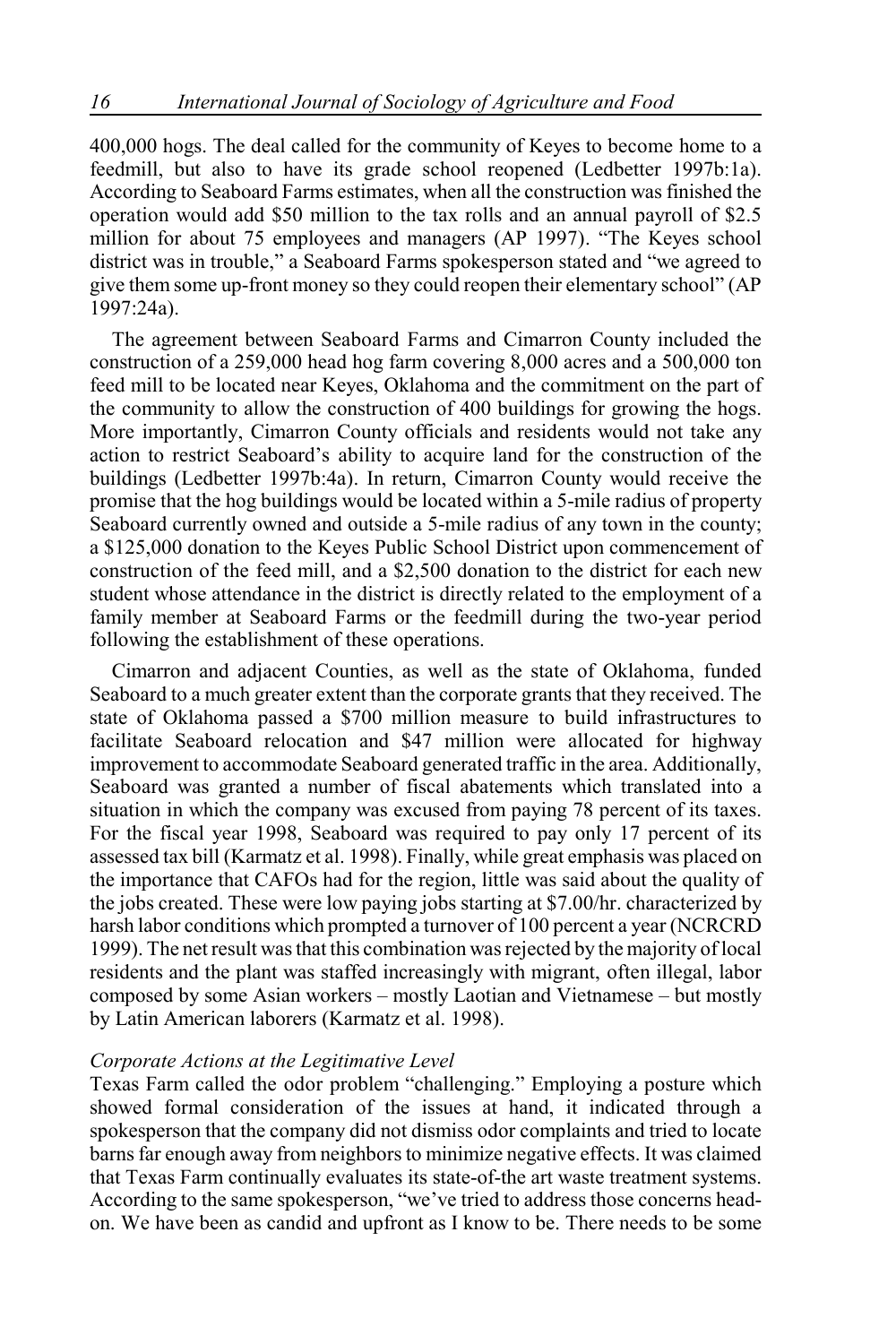level of tolerance" from the neighbors (Lee 1998:4d). These arguments were backed by a member of a local university who concluded that it was possible "to produce pigs in confinement in ways that do not harm the environment It is possible to produce pigs without odor" (Brown 1998:9).

This type of attentive position was not shared by independent CAFO producers. For instance, a local CAFO operator who had expanded his operations in the area to about 15,000 hogs in two buildings dismissed the critics as "radicals" who "need a cause." He said that his permits had all the required safeguards for odor and spillage and that "we don't need a watchdog group to oversee our operations. The TNRCC's got that completely covered" (Morris 1997:10a). These sentiments were not just confined to a realm external to corporations. A hog industry expert suggested that the Texas legislature create penalties for false charges made against CAFOs equal to the penalties imposed for violations by CAFOs. Furthermore, along with physical setbacks, there should be "philosophical setbacks," or what he referred to as "pig enterprise zones," which would buffer the industry from "agricultural terrorism" and "corporate sabotage" by opponents (Brown 1998:9).

The damage done by anti-CAFO protesters required additional counter actions. Accordingly, it was decided to initiate a campaign to elevate the image of CAFO corporations by stressing their environmentally sound operations, their willingness to dialogue with local opposition, and their past and present respect for existing rules and regulations. To these ends in April of 1998 the Perryton Chamber of Commerce sponsored a tour of Ochiltree County hog and cattle CAFOs followed by a public hearing. On the tour were a number of state Senators and Representatives, five members of the Texas House Environmental Regulation Committee, several CAFO industry officials, and several interested citizens. The official purpose of the tour was to study the "cumulative effects of numerous CAFOs in a concentrated geographic area, and to determine whether environmental protections are adequate" (Brown 1998:8). The tour stops included two Texas Farm facilities, a commercial sow operation and a nursery/finisher, located within 10 miles of Perryton. At the Texas Farm's sites, the entourage of about 25 vehicles got no closer to either facility than the county road, from which no animals or waste lagoon was visible. The group did stop at the site of a lagoon under construction where Texas Farm officials explained the process of compacting and core testing used in building the clay lined lagoon pits that hold the hog effluent flushed from the barns (Brown 1998). The tour then stopped at Wolf Creek Feeders to visit the feedlot feedmill under construction. The manager of Wolf Creek explained to the group their dedication to environmental protection and detailed their efforts to control dust and minimize odors. After lunch the group stopped at a confined hog feeding operation owned by Dean Paul Farms. The group observed the operations from about one-half mile away and smelled no odors. On the return trip to town they stopped to see the progress on the construction of the new Texas Farm feedmill due to be finished in mid-1999. At the mill a Texas Farm official displayed drawings of the mill and commented that when completed, it would be the fifth largest consumer of grain sorghum annually in the world. However, he was "noncommittal" when asked how much grain would be purchased locally (Brown 1998:8).

Visitors signing in at the following public meeting were greeted with banners for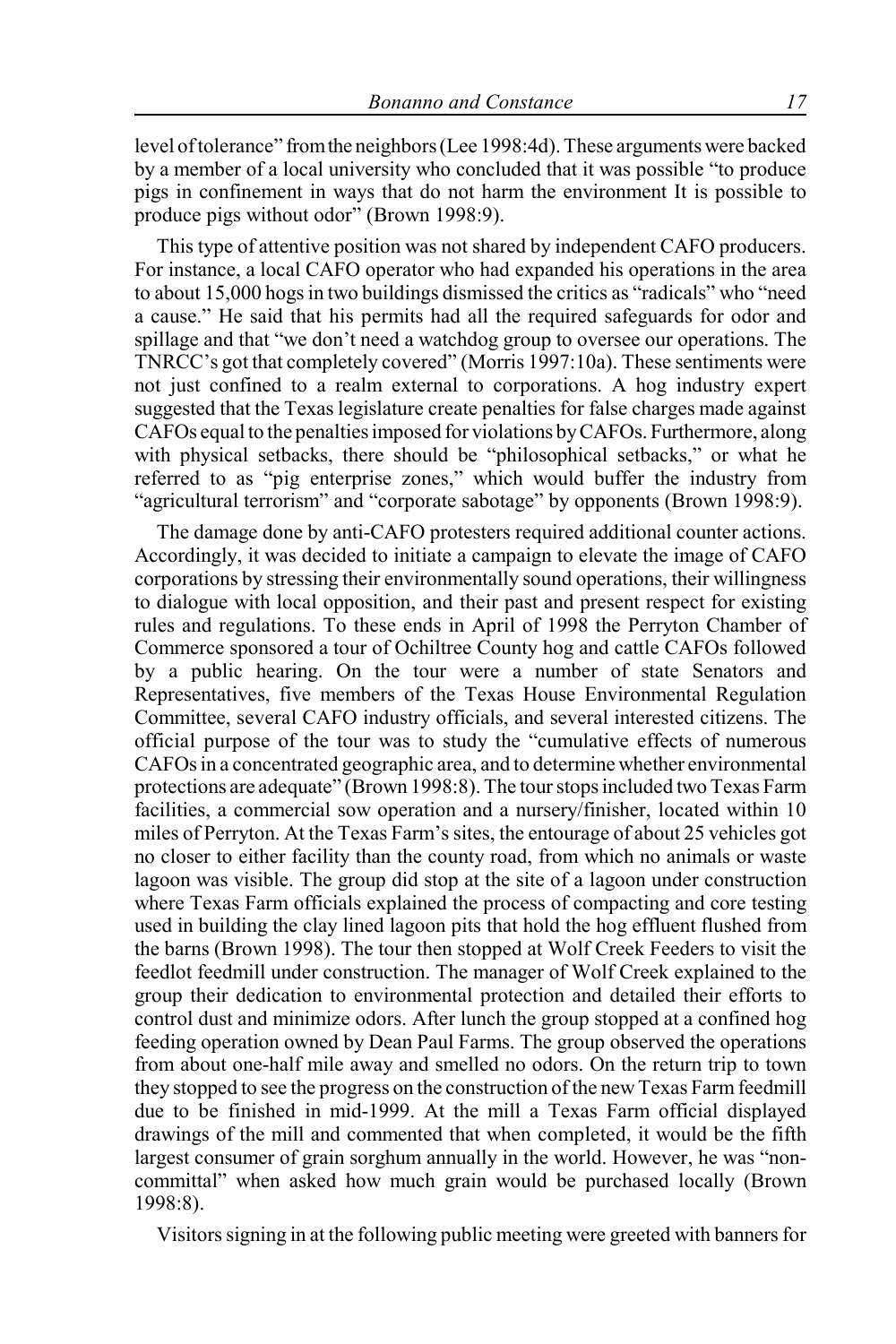ProAg (Plains Residents Organization of Ag Growth), a newly-formed organization reported to have 1500 members in Kansas, Oklahoma, and Texas. The ProAg group formed in early 1998 to combat anti-corporate hog farm sentiments which had emerged in several states "targeted by the industry for development" (Brown 1998:24). Sign-up sheets for those people wishing to address the Committee were available at the ProAg table, along with free bumper stickers, hats, and newsletters promoting the group. The white ProAg hats were very noticeable during the three hour meeting (Brown 1998).

The Texas House Environmental Regulation Committee, along with the other state legislators, heard the testimony of 29 people. One of the State Senators began the testimony by praising the economic benefits of live pork production and the slaughter facilities, which he promised would follow. He cited the example of the prosperous hog expansion around Guymon, Oklahoma were the Seaboard Farms processing plant is located. Since that time, Seaboard Farms-owned and Hitchowned hog production facilities had expanded to a level of 740,000 head annually. He reported that an \$8 million investment by the City of Guymon had resulted in 5,000 new jobs, residential property value increases of up to 30 percent, and 140 new businesses in the past five years (Brown 1998). The Senator admitted that Guymon was experiencing some problems due to its sudden growth such as housing shortages, a surging crime rate, school crowding, and odor problems, but he commented that those are "more social problems than pork problems" (Brown 1998:8). He "shrugged off" the complaint about noxious odors coming from the hog farms. "Once you get a mile away, you can't (sic) hardly smell them," the senator stated (Brown 1998:8).

A local farmer's wife and retired schoolteacher challenged this definition of the situation. The third generation farm she lives on has 400,000 hogs to the south, southwest and east of her home. She testified, "Our roots run deep. We care about our community and our environment. I live by hogs 24 hours a day, and have not found one Seaboard or Hitch official that lives by them" (Brown 1998:9). She stated that many residents in the Guymon area are victims of "hog smog" which she described as pockets of ammonia that linger in furniture and drapes in their homes. "We cannot keep (the fumes) out of our homes," she said. "We've done everything we can to seal our homes and yet they persist" (Brown 1998:8). Showing pictures of decomposing dead hog in dumpsters to the Committee, she further testified that neighbors of hog farms suffered health problems ranging from nausea, headaches, and congestion. They also have seen their living and working quality of life decline and property values drop. She also reported other negative effects such as increase gang activity in the schools, increased demand on welfare programs, and overall crime rates up by 65 percent with violent crime rates even higher than that (Brown 1998).

A representative of Texas Farm testified in defense of the industry. He said that pork production provided stable jobs, a good working environment, and good benefits. Furthermore, the Governor of Texas and the Agricultural Commissioner assisted in recruiting the corporate hog industry to Texas. "Our company was recruited to this state, this region, this county," he said (Brown 1998:9). The Senior Vice-President of the First Bank of the Southwest, supported these claims and concluded by testifying to the beneficial effects on what was a rapidly declining tax base in the county.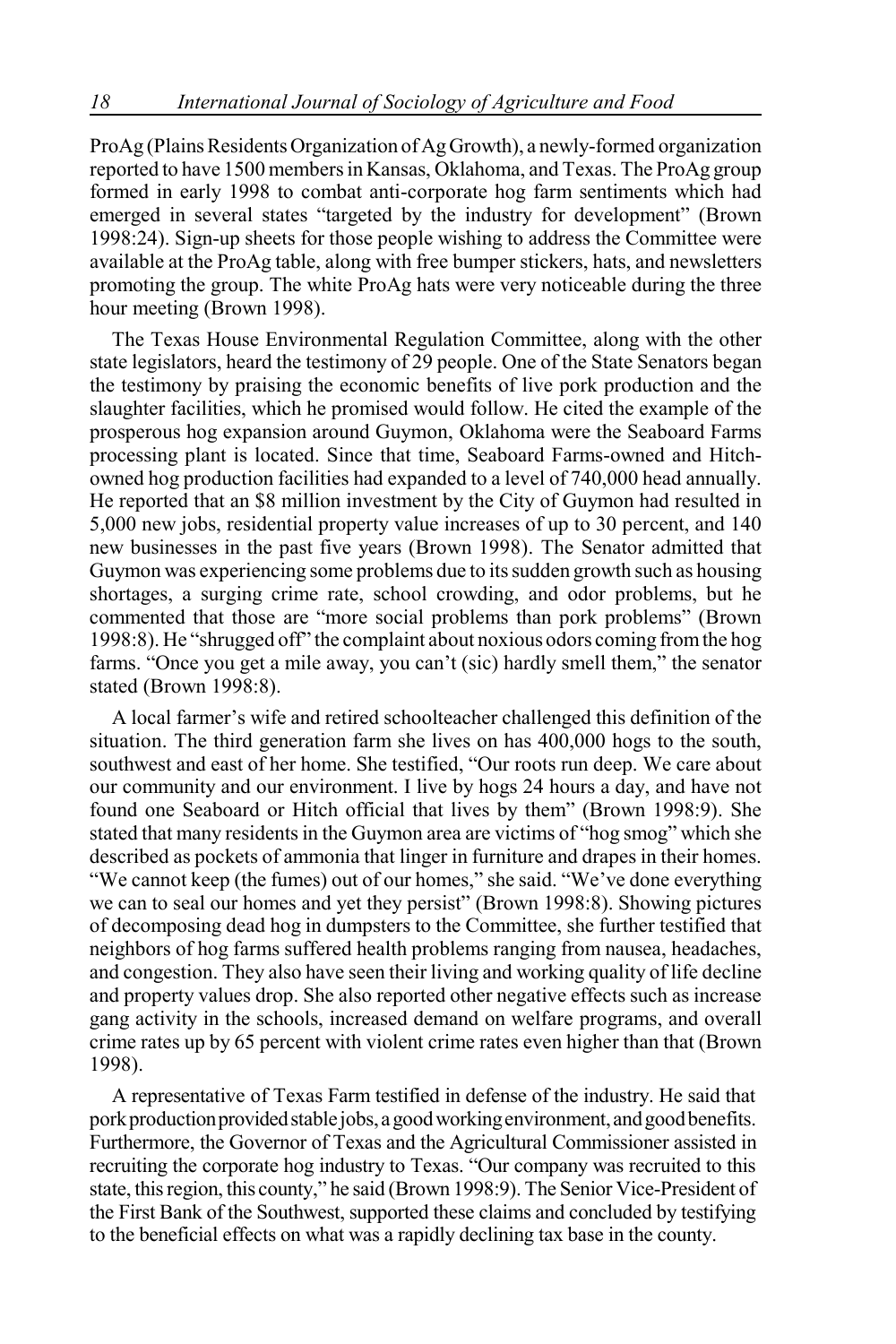## **DISCUSSION**

Confronted with locally-based resistance, TNCs displayed a variety of counter actions. Following the categorization employed in the presentation of the case study, we organized corporate actions in three general groups: political, economic and legitimative. These three distinct – yet interrelated – facets of corporate behavior are analyzed in terms of: (1) the positive image of themselves that CAFO corporations proposed in regard to the environmental and quality of life issues (legitimative strategies); (2) their control of environment regulatory processes and state environmental agencies (political strategies); and (3) the use of their economic powers in regard to local communities and groups (economic strategies).

#### *The Image*

Throughout the case, CAFO TNCs projected an image portraying their Texas Panhandle presence as environmentally sound and conforming with existing rules and regulations. Employing their own rendering of the situation, support from political and scientific leaders, and their reading of the opposition, CAFO corporations presented a technologically "green" and socially positive image which narrows the definition of environmentally sound operations and displays a delegitimized view of anti-CAFO postures. We would like to illustrate four constitutive elements of this image.

The *first* of them refers to CAFO corporations' definition of their operations and adopted technology as scientifically and technically sound. Despite local residents' complains, throughout the case corporate arguments indicated that CAFOs were structures designed to address present and emerging environmental problems. CAFO representatives claimed that these were the product of state of the art research which was aimed at combining productive efficiency with environmental sensitivity. Downplaying nationwide complaints against CAFOs, in a number of occasions members of local universities and research institutes supported the soundness of CAFO technology. "It is possible to produce pigs without odor," one pro-CAFO expert concluded referring to new technological advancements in the field. The message was clear, science indicated that the opposition's complaints over CAFO pollution transcended legitimate concerns. CAFOs were technically and ecologically adequate and the supposed problems were simply not existent. Simultaneously, this message supported a much narrower definition of environmental problems. Those problems generated by CAFOs did not deserve this label because they were at best "temporary problems" which can be further addressed with available instruments. Following this discourse, the entire issue was displaced to the levels of the opponents' unreasonable demands and CAFO TNC's positive attitude toward the adoption of technical solutions.

CAFO corporation's awareness of, and willingness to, address environmental contamination is the *second* constitutive item of this positive corporate image. While corporate representatives acknowledged that an odor issue existed, they employed this admission to legitimize the "reasonable" nature of the corporate posture and support the claim that companies have been doing everything possible to address the pollution issue. CAFO corporations were not only responsible members of society who were capable of acknowledging problems, they were also equally responsible in the selection of solutions. The technical solutions that they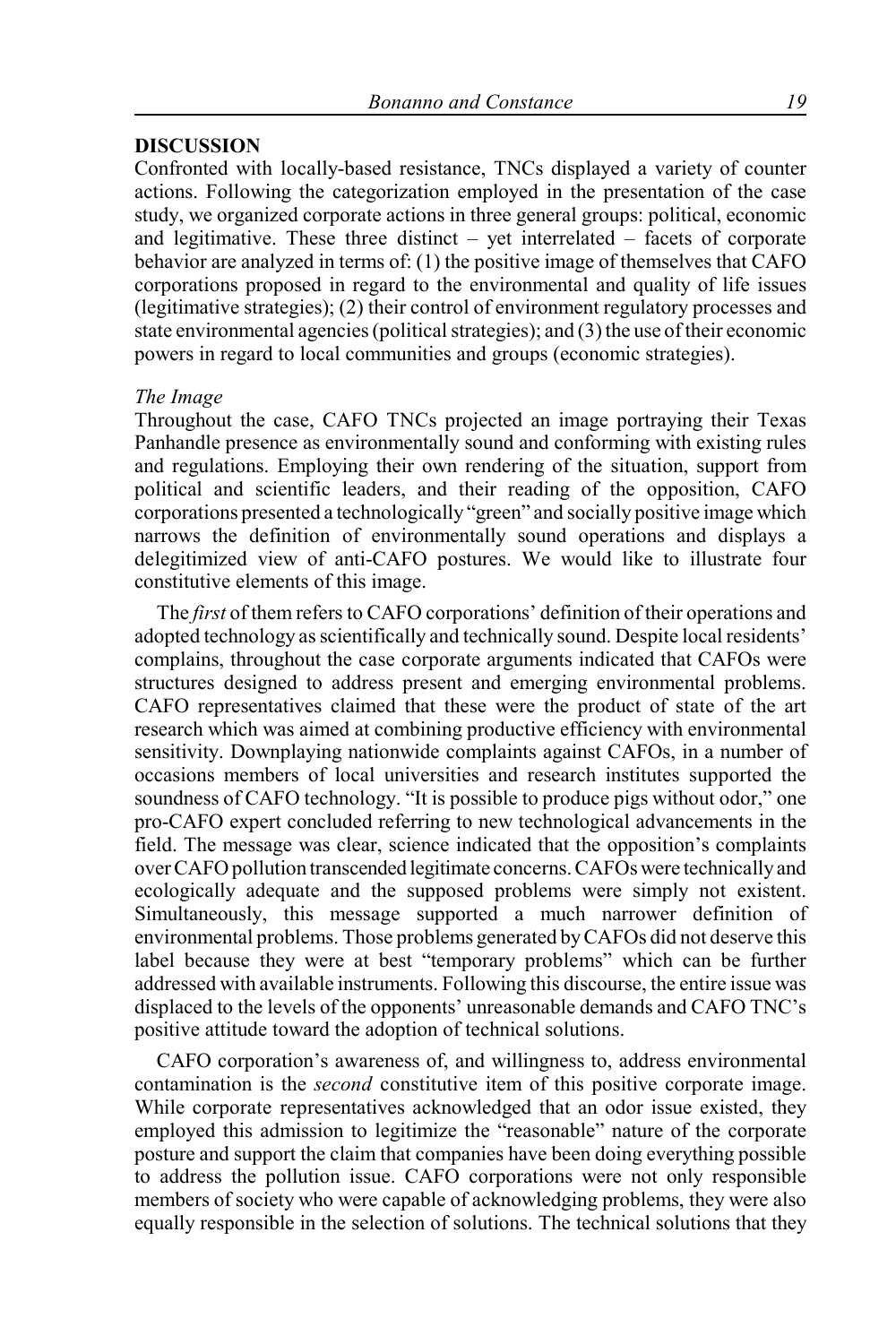proposed were, in effect, adequate to solve the problem.

CAFO corporation's responsible image is reinforced by their claims that they have been cooperating to the fullest extent with Texas regulatory agencies and local authorities and communities. Ignoring the content of Federal regulations which pointed to the opposite, corporate positions identified Texas regulations to be among the stricter in the nation which required more sophisticated record keeping and better designed facilities. These were conditions which required additional investments and higher production costs. CAFO corporations stressed that these conditions have already been satisfied by the industry. Additionally, "CAFO TNCs have been invited to Texas" one industry representative stated, pointing to local public officials and community leaders' efforts to attract CAFOs in the area. The invitation was accepted and this, it was claimed, was one of the primary reasons for the CAFO's presence in the Panhandle region.

CAFO corporations' presentation to the public represents the *third* constitutive item of their image. The episode of the Ochiltree County CAFO tour is emblematic of attempts to create public support by opening CAFO facilities to the inspection of elected public officials and interested citizens and presenting empirical evidence backing corporate claims.

During the tour, political figures endorsed CAFO operations. They addressed visitors and praised CAFOs for their economic and social contributions. The number of new jobs created and the increases in property value constituted some of the central items of their presentations. They dismissed charged of socioeconomic degradation by decoupling housing shortages, surging crime rates, school overcrowding, and other related problems from the existence of CAFOs. These, politicians maintained, are "more social problems than pork problems." They also dismissed pro-environmental groups' contentions of air pollution as exaggerated, legitimizing in this way the truthfulness of corporate claims about the adoption of reasonable environmental positions.

The tour was characterized primarily by the presentation of empirical evidence supporting corporate postures. At a closer scrutiny, however, we find that there was an extremely selective presentation of "empirical evidence." The accusation that the facilities are environmentally unsound was countered by allowing visitors to view them but only from a "safe" distance. No animals were visible nor were the often questioned waste lagoons. Indeed, a lagoon was made available to inspection, but it was under construction. This is an effective strategy to legitimize the use of waste lagoons. By showing under construction lagoons, evidence of environmental problems could never be detected because they emerge only when lagoons malfunction after they became operational. However, the assumed environmental features of the lagoon were illustrated to the visitors. Accordingly, the visitors were presented with an explanation of the functioning of the lagoon in which its post-operational undesirable consequences could not be verified while its potential – and therefore unchallengeable – ability to address the environmental problems of animal waste was emphasized. A similar tactic was employed for the illustration of the functioning of a feedlot mill which was also under construction. In essence, the environmental soundness of CAFO facilities was demonstrated by using a tactic in which claims of these structures' positive features could not be contrasted with their actual characteristics.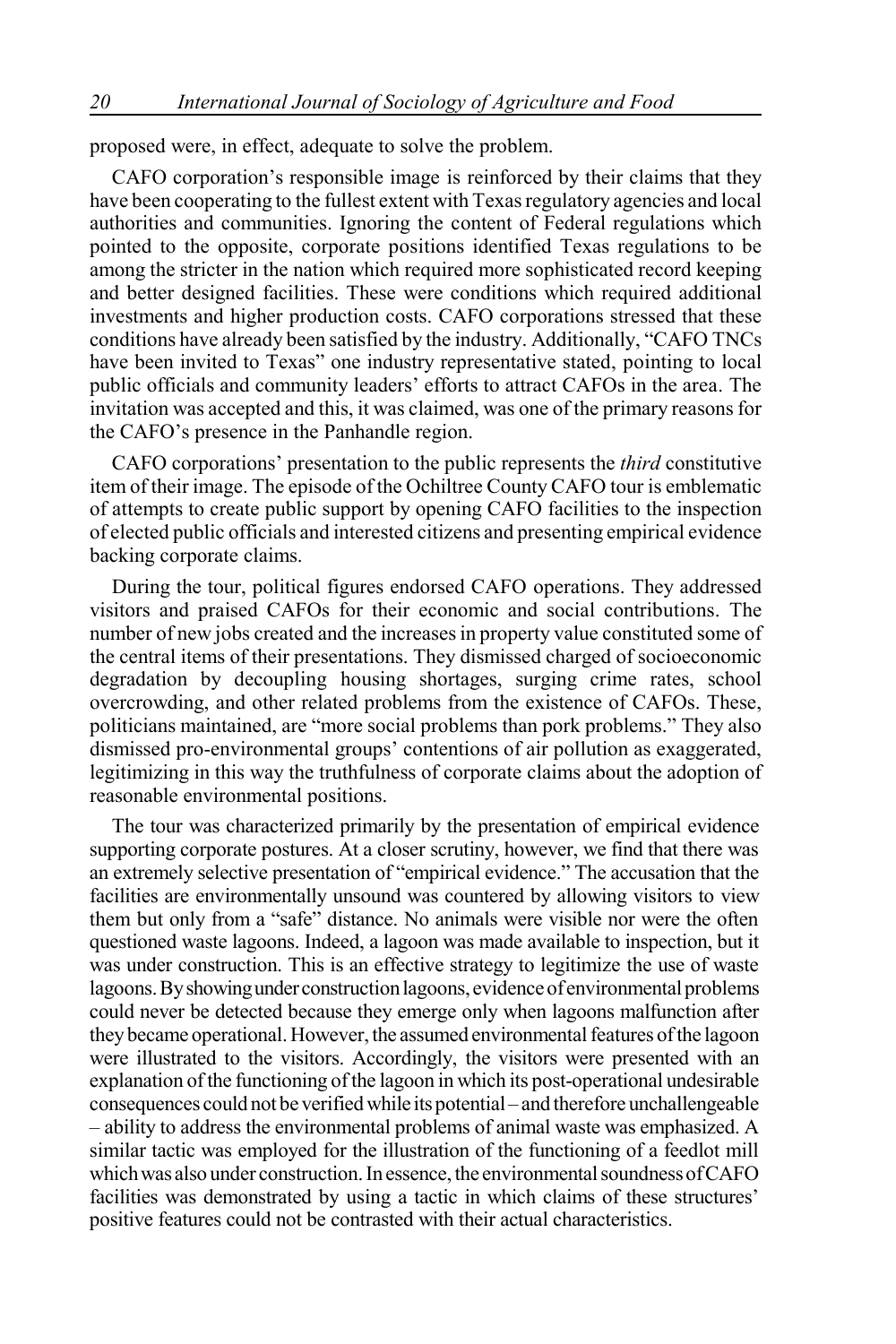The *fourth* component of this corporate image refers to attacks to the credibility of anti-corporate activists. The latter constitutes the *fifth* component of the corporate image. In this instance, CAFO TNCs constructed a view of opponents' actions which evaluate them as exaggerated and unreasonable ones. These were the outcomes of the work of activists who are stigmatized through the use of belittling terms such as people involved in "agricultural terrorism" and "corporate sabotage." Indeed, the corporate position claimed their outrageous behavior was not only dangerous to the well-being of local communities but something from which CAFO operators should be protected. For instance, dwelling on a perceived scientific position, a pro-corporate expert urged the Texas state law makers to introduce legislation which would punish anti-corporate activism. In this view, CAFOs should be protected from damaging radical activism which hampers the growth of these positive socioeconomic contributions.

#### *The Control of Environment Regulatory Processes and State Agencies*

A second group of corporate strategies consists of their control of environment regulation processes and state environmental agencies. Threatened by anti-corporate activism, corporations worked to weaken the content of environmental legislation and to diminish the sanctioning power of state agencies. Following the often described path in which corporate actors control the polity, (Block 1977; Domhoff 1979; Miliband 1969; Poulantzas 1978), CAFO corporations were able to mobilize support from key members of the state political apparatus. Most notably, they enlisted the support of one influential State Senator<sup>6</sup> who was known for his strong ties to the agricultural sector and for the financial support that he received from it.

The request of CAFO corporations to the Senator and his associates was explicit: to make the establishment and existence of CAFOs less problematic primarily through reducing the ability of state agencies to cite them for environmental violations. The plan of action centered on two items. The first consisted of the establishment of a discourse in which TNRCC's policy was defined as overbearing and ultimately counterproductive to the well-being of Texas agriculture. The adoption of this posture provided most of the justification for a pro-corporate reform of the legislation regulating CAFOs. The second item referred to the depoliticization of the issue. The elimination of public hearings, the restriction of complains to technical merit, and the shifting of the dispute from the environmental arena to the property arena characterized this action.

The Senator's evaluation of TNRCC's policy was made explicit through a memo to the Amarillo TNRCC air quality manager. In that memo, the Senator admonished the air quality manager that TNRCC's actions against CAFOs were incomprehensible and the outcome of "overly enthusiastic" behavior. A more explicit illustration of this posture came in the text of a subsequent letter to TNRCC. In that text, TNRCC's actions in defense of existing environmental legislation were defined burdensome and unfavorable to Texas agriculture. More specifically, it was stated that continuation of anti-CAFO citations could negatively

<sup>6.</sup> Despite the fact that the Senator played a significant and prominent role in this case, it would be erroneous to equate political actions with the individual. These were the outcomes of the interaction of broader political forces in a context which was favorable to corporate positions. References to the Senator in our analysis have largely heuristic purposes.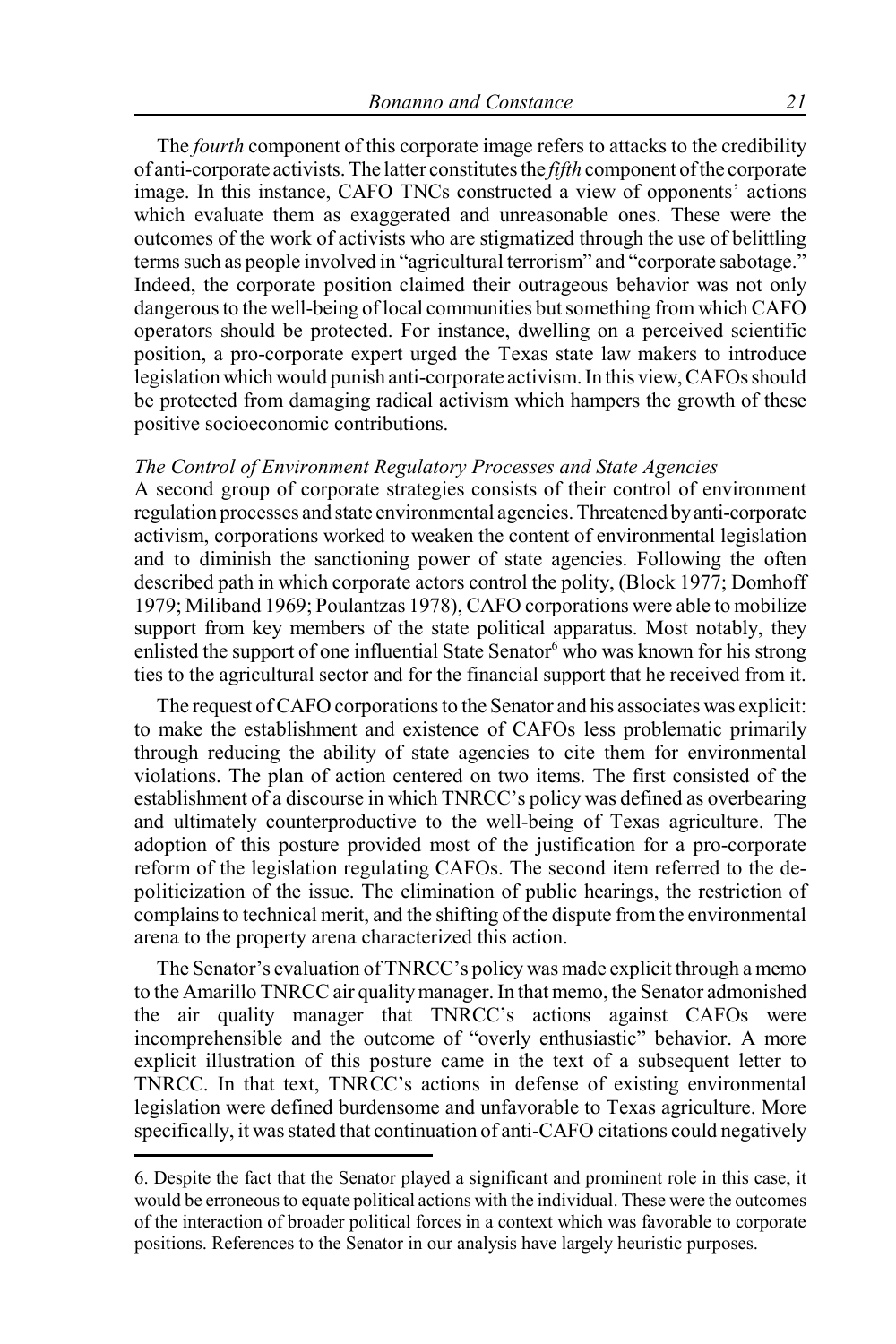impact the local economy as this situation could motivate companies to eventually move their operations to other states. In this case, the often used corporate strategy of "capital hyper-mobility" (Harvey 1990) was implicitly but clearly recalled to deter TNRCC from enforcing pro-environmental rules. The Senator further justified his point by maintaining that he received numerous complaints against TNRCC. Indeed, though the Senator was pursuing a pro-corporate conduct, he constructed a position in which his actions were viewed as consistent with popular desires. As the events of the case indicated, though, the popular support claimed by the Senator was contrasted by the actions of local TNRCC agents and those of other local residents who protested CAFOs.

The depoliticization of the CAFO issue is emblematic of the ability of TNCs to manipulate the polity. The elimination of public hearings deprived local residents of the capacity to question corporate policies and practices and voice dissent. Indeed, it eliminated one of the most feared forms of anti-corporate action available to local rural residents. However, it could be argued that the most important corporate achievement was the strengthening of a political climate in which democracy appeared weak and its practice conditioned by the interests of a restricted elite. In this context, the fundamental democratic principle of public participation in decision making processes was reduced to a function which could be eliminated with ease.

The control of the polity and its use to depoliticize the issue is further represented by TNRCC's reclassification of environmental pollution as a property issue and the confinement of complaints to the technical merit area. "We don't do property value" claimed a TNRCC official, justifying in this manner the lack of intervention of this agency in cases of environmental pollution. The justification included the claim that this was a national event. The restriction of complaints from substantive objections concerning air, water or land pollution to matters of technical merit signified that objections to CAFOs could be raised only if established protocols for their approval and construction were violated. More importantly, it signified that the objections of anti-corporate activists were placed outside the TNRCC sphere of jurisdiction and, therefore, could not be addressed employing this instrument. Despite opposition from local cadres, CAFO corporations were able to neutralize the use of TNRCC as a venue for anti-corporate resistance.

Finally, it should be noted that pro-corporate forces' control over TNRCC transcended the regulatory sphere to enter that of the establishment of a broader pro-corporate discourse. This situation is exemplified by the acceptance of the corporate vision of the role of TNRCC by the agency's mid-upper level cadres. The positions of TNRCC officials such as the air program director for TNRCC's Field Operation Division, but also Amarillo air quality manager's resignation, are cases in point. Though acknowledging the sense of frustration resulting from the changed conditions of operation of TNRCC and the newly created limits of the agency's scope of actions, some TNRCC officers did not contest the new mission of the agency and approved the reshaped and reduced meaning of protection of the environment associated with it.

## *Economic Powers*

The third strategy employed by CAFO TNCs consists of the use of their economic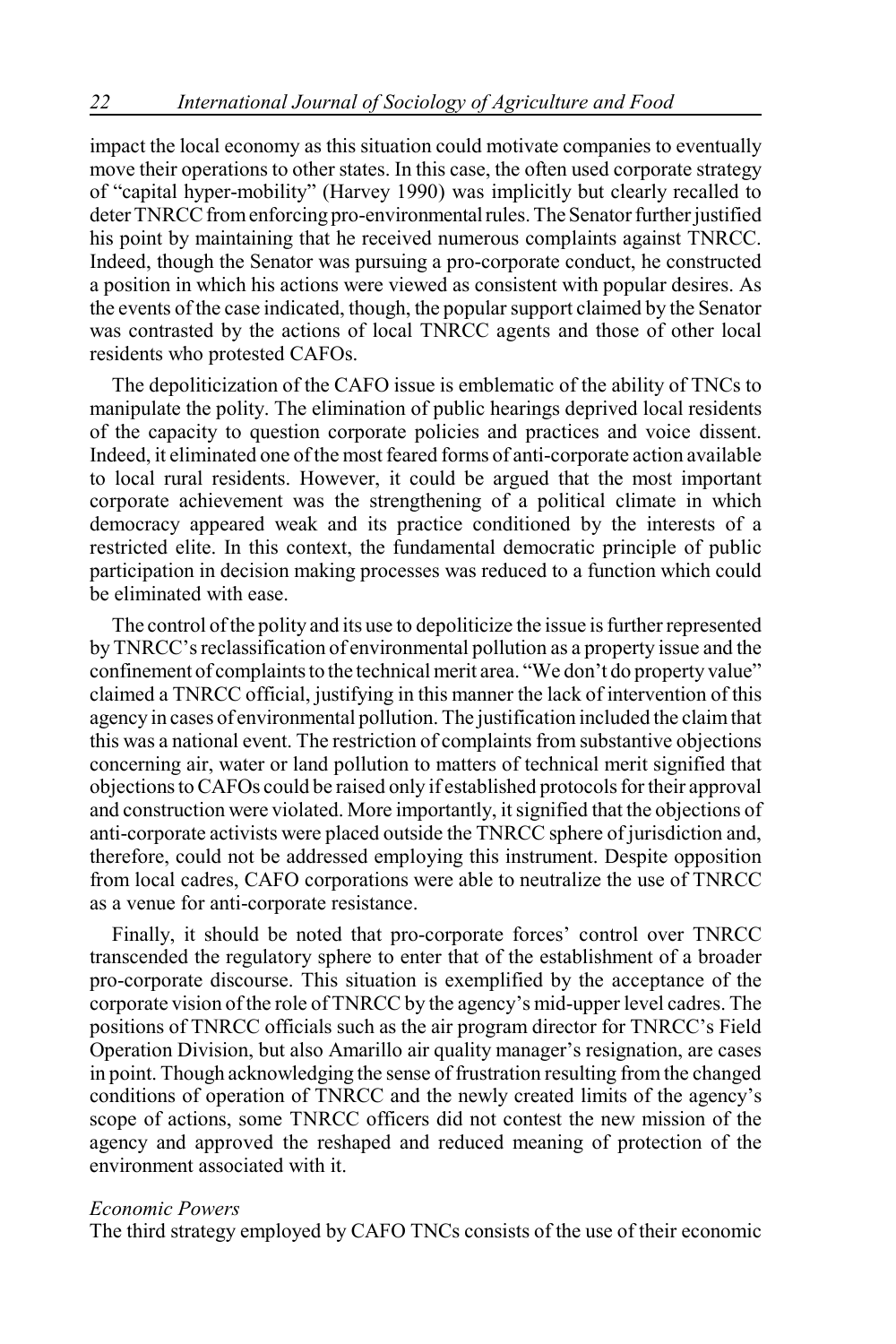clout to condition the actions of communities and groups. The events of the case point to two related instances. The first refers to hyper-mobility. CAFO corporations present their presence in the area in terms of the creation of new jobs and the overall enhancement of the economic conditions. Because competition from other geographical areas exists, corporate designs to invest locally should be regarded as beneficial and benevolent. The second instance refers to the exploitation of local socioeconomic contradictions to limit dissent. In this case, TNCs provide the solutions to unattended community problems in return for the abdication of possible anti-corporate behaviors.

As far as the first instance is concerned, CAFO corporations and their supporters presented mega-hog farms as extremely beneficial in a situation characterized by local economic stagnation. This growth, it was also argued, promised to be extended into the future as demand for lean standardized meat has increased steadily in recent years. Additionally, direct investments in the agro-food sector positively affected other sectors, such as retail, housing and manufacturing, which also displayed growth in the area. The benevolent dimension of corporate actions is justified by the argument that the CAFO presence in the Panhandle was a corporate decision favoring the area over numerous and equally deserving rural locations domestically and abroad. Additionally, the CAFOs' presence in the Panhandle was not simply a TNC-based initiative as their relocation has been courted by regional leaders. In this case, a number of alternative options could have been pursued. Because political leaders such as the Governor of Texas, the Texas Agricultural Commissioner, and members of the state of Oklahoma supported the industry's local presence and actively recruited CAFOs , the present course of actions was taken. In essence, the corporate message is one in which local communities greatly benefitted from the corporate commercial presence and one in which these benefits would vanish if it were not for the willingness of TNCs to remain in the area.

This posture, however, contrasts with past corporate behavior. Seaboard Corp., for example, relocated to the Panhandle region after intense exploitation of natural and human resources generated intolerable levels of environmental pollution and social contradictions in Albert Lea, Minnesota. In that area, Seaboard benefitted not only from extensive economic support from local interests, but also from Federal agencies. The city of Albert Lea donated \$3 million and \$3.4 million to build the mega-hog facility and create the wastewater treatment plant respectively. Additionally, the state of Minnesota contributed \$5.1 million while the Federal Government donated a hefty \$25.5 million grant. Jobs were created, but at significantly lower wages than previous meatpacking jobs in the same plant under a previous owner (Karmatz et al. 1998). When local workers refused to accept the precarious labor conditions and pay, Seaboard imported much cheaper and less vocal Latino workers, a practice common in the industry (e.g., Fink 1998; Gouveia 1994; Stull et al. 1995). When the situation in Albert Lea became too uncomfortable for Seaboard, it moved to the Panhandle while its president continued to reassure local residents of his company's intention to remain in Minnesota (Karmatz et al. 1998).

The events which occurred in Cimarron County, Oklahoma provide a clear example of the corporate exploitation of local contradictions to silence opposition.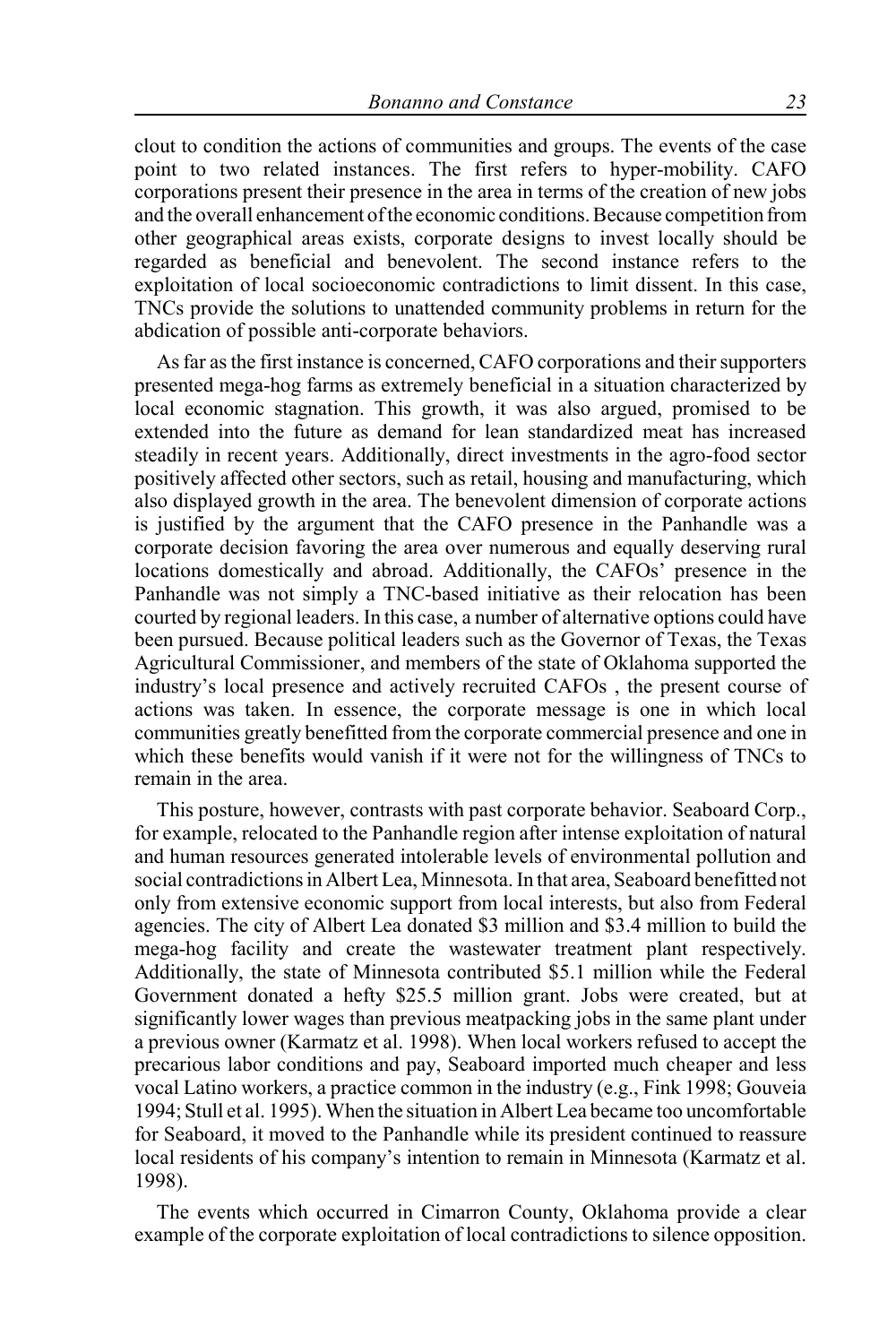In this case, the community problem was Cimarron County's inability to adequately operate its schools. Seaboard intervened with a donation to the public school district combined with other commercial concessions which were described as "good faith efforts" to restore the community well being. In return, the company requested the community's commitment not to oppose corporate plans. Also in this instance, the appearance did not match past experience. Indeed, if the case of nearby Guymon can be employed as an indication of the social consequences of this type of presence, Cimarron County can look forward to an increase in the overall crime rate in excess of 60 percent, an escalation of assaults and rapes of more than 90 percent, and auto theft of 200 percent (Karmatz et al. 1998). More importantly, through a relatively small donation, Seaboard was able to force community residents to renounce some of their basic rights such as free speech and freedom of dissent, an inexpensive yet very significant accomplishment in a country like the United States in which democracy and freedom are considered among the most important values.

# **CONCLUSIONS**

Classical sociologists and many of their contemporary followers stressed the connection between socioeconomic growth and the strengthening of democracy. For instance, Weber (1978) and Durkheim (1984) – albeit in significantly different ways – pointed out the positive contributions that the advent of the industrial revolution and the establishment of capitalist social relations generated for society. Warning about the dangers of the system, they maintained that the capitalist expansion of the economy lifted society away from repressive feudal social relations, dramatically improved living conditions, and allowed the existence of individual rights which became constitutive elements for the existence and exercise of democracy. Even Marx (1997) and Marxist thinkers placed an emancipatory connotation to their analyses of the expansion of the forces of production. In the Marxist tradition, the growth of capitalism produced unsustainable and unequal social relations. Simultaneously, however, it also improved the economic, political and social conditions of subordinate groups as bourgeois democracy provided the context for emancipatory struggles of oppressed classes.

The events of this case study speak directly to this longstanding sociological tenet. The expansion of CAFOs is a move designed to enhance capital accumulation and market control on the part of TNCs. Corporations employed a variety of sophisticated strategies to respond to local resistance and enhance their image of pro-environment and pro-socioeconomic growth agents. These strategies were able to counter protest emerging from overt degradation of local living conditions and economic expansion based on low wages and unstable jobs. More importantly, TNCs' promises of economic growth came with the request that communities forfeit their rights to participate in democratic processes. The elimination of public hearings for the establishment of CAFOs, the limitation of complaints to the technical sphere, and the strategy of buying consensus through economic donations are episodes which point to a situation in which the expansion of economic forces demands a narrowing of democratic spaces. Departing from views which support a much deregulated role for TNCs, this situation is telling of the consequences that unchecked TNC's actions can have for society.

If the scenario is correct and if the issue of coupling economic growth with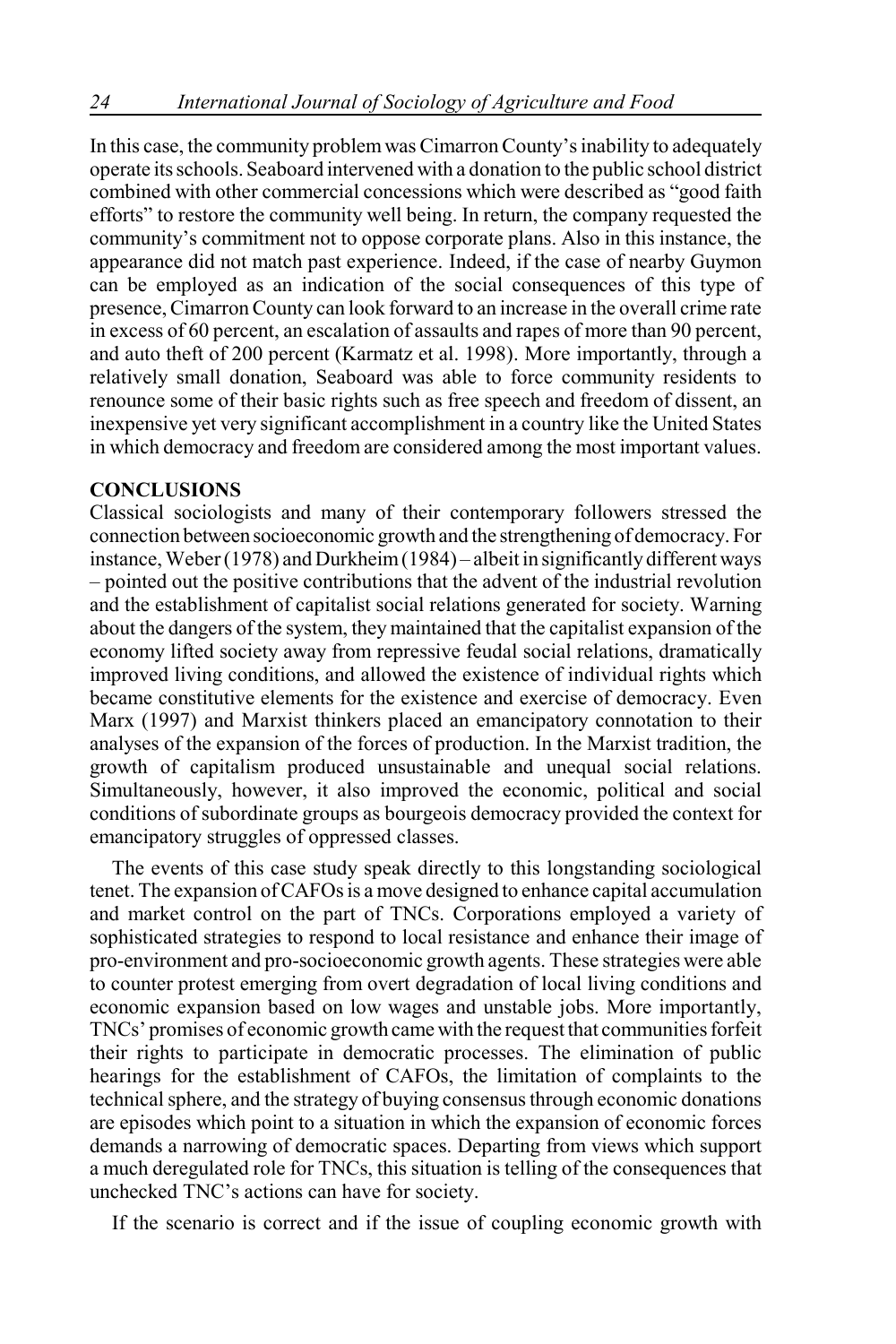democracy is relevant, development plans should be formulated in ways that transcend these past experiences. It seems clear that faced with a situation in which hyper-mobility is accompanied by TNCs' ability to affect the polity and legitimate their actions, individual communities as well as society should move away from strategies which assume competition among localities for the attraction of direct investments. This developmental path tends to isolate communities and make them vulnerable to the negative effects of corporate designs. One alternative way to conceptualize resistance rests in the development of broader alliances spanning across communities and regions which expands the boundaries of opposition to match TNCs' scope. While these options are available, the extent of local resistance points to the difficulties that residents encounter in altering established patterns of economic development. This is a situation which generates concerns about the future of rural communities and democracy and, as such, it is one which deserves further scrutiny.

#### **REFERENCES**

- Antonio, Robert J. 1983. " The Origin, Development, and Contemporary Status of Critical Theory." *The Sociological Quarterly* 24(3):325–352.
- Associated Press (AP). 1997. "Needed Grade School May Ride Piggyback on Town's Deal with Hog Giant." *The Dallas Morning News*, December 15:24a.
- Barlett, Donald L. and James B. Steele. 1998. "Corporate Welfare." *Time Magazine* 152 (19):36–39.
- Barta, Patrick. 1998. "Critics Say New Rules on Feedlots Are No Improvement Over Old." *The Wall Street Journal*, September 2:T4.
- Block, Fred. 1977. "The Ruling Class Does not Rule." *Socialist Revolution* 7(3):6–28.
- Bluestone, Barry and Bennett Harrison.1986. "The Great American Job Machine: The Proliferation of Low Wage Employment in the U.S. Economy." Study prepared for the Joint Economic Committee, U.S. Congress, December.
- Bonanno, Alessandro. 1998. "Liberal Democracy in the Global Era: Implications for the Agro-Food Sector." *Agriculture and Human Values* 15(4):223–242.
- Bonanno, Alessandro and Douglas Constance. 1996. *Caught in the Net: The Global Tuna Industry, Environmentalism & the State*. Lawrence: University Press of Kansas.
- Brown, Laurie Ezzell. 1998. "House Environmental Committee tours CAFOS in Ochiltree County." *The Canadian Record*, April 23:8–9.
- Busch, Lawrence. 1998. "Beyond Politics: Rethinking the Future of Democracy." Presidential Address, Annual Meeting of the Rural Sociological Society. Portland, Oregon. August 5–9.
- Busch, Lawrence, William B. Lacy, Jeffrey Burkhardt and Laura Lacy. 1991. *Plants, Power, and Profit*. Oxford: Basil Blackwell.
- Carnoy, Martin, Manuel Castells, Stephen S. Cohen and Fernando Henrique Cardoso. 1993. *The New Global Economy in the Information Age*. University Park: The Pennsylvania State University Press.
- Constance, Douglas H. and Alessandro Bonanno. 1999. "CAFO Controversy in the Texas Panhandle Region: The Environmental Crisis of Hog Production." *Culture and Agriculture* 12(1):35–49.
- Constance, Douglas H. and William H. Heffernan. 1991. "The Global Poultry Agro-Food Complex." *International Journal of Sociology of Agriculture and Food* 1:126–142.
- ContiGroup. 2000. "Welcome to ContiGroup Companies." At <http://www.ContiGroup.Com> on June 6, 2000.
- Constance, Douglas H., Anna M. Kleiner, and J. Sanford Rikoon. 1997. "De-Regulation and Re-Regulation: State Responses to the Industrialization of the Pork Industry in Missouri." Paper presented at the annual meetings of the Rural Sociological Society. Toronto,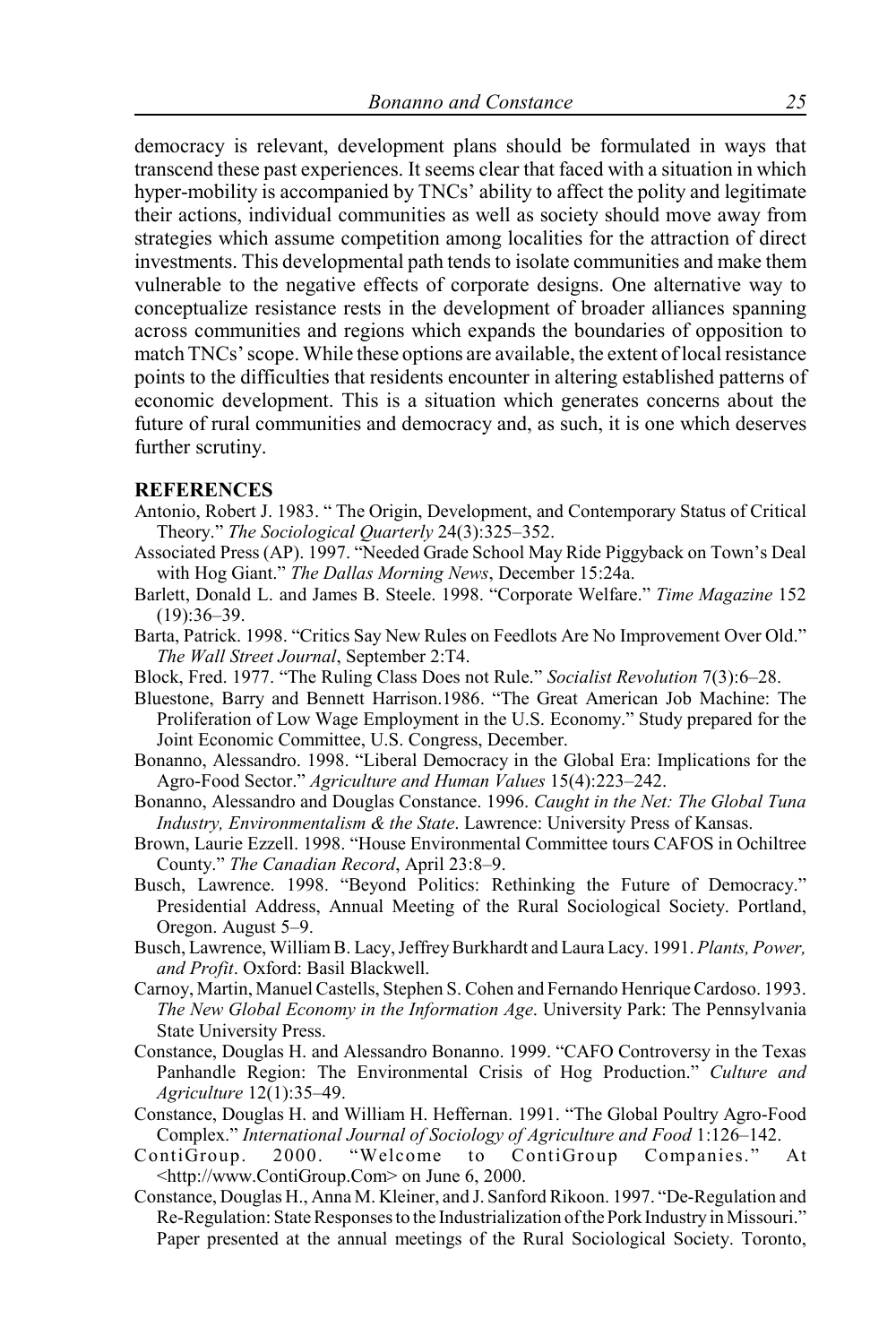Ontario, Canada. August 9–13.

- Cox, Kevin R., ed.. 1997. *Spaces of Globalization*. New York: The Guilford Press.
- Danley, John R. 1994. *The Role of Modern Corporations in a Free Society*. Notre Dame, Indiana: University of Notre Dame Press.
- DeLind, Laura. 1995. "The State, Hog Hotels, and the 'Right to Farm': A Curious Relationship." *Agriculture and Human Values* 12(3):34–44.
- Dicken, Peter. 1998. *Global Shift*. New York: The Guilford Press.
- Domhoff, William G. 1979. *The Powers That Be.* New York: Vintage Books.
- Durkheim, Emile.1984. *The Division of Labor in Society*. New York: The Free Press.
- Giardina, Denise and Eric Bates. 1991. "Fowling the Nest." *Southern Exposure* 19(1) 8–12.
- Gouveia, Lourdes. 1994. "Global Strategies and Local Linkages: the Case of the U.S. Meatpacking Industry." Pp. 125–148 in *From Columbus to ConAgra: The Globalization of Agriculture and Food,* edited by Alessandro Bonanno, Lawrence Busch, William Friedland, Lourdes Gouveia and Enzo Mingione. Lawrence: University Press of Kansas.
- Fink, Deborah. 1998. *Cutting into the Meatpacking Line: Workers and Rural Change in the Rural Midwest*. Chapel Hill: University of North Carolina Press.
- Friedland, William H. 1994. "The New Globalization: The Case of Fresh Produce." Pp. 210–231 in *From Columbus to ConAgra: The Globalization of Agriculture and Food*, edited by Alessandro Bonanno, Lawrence Busch, William Friedland, Lourdes Gouveia and Enzo Mingione. Lawrence: University Press of Kansas.
	- 1991. "The Transnationalization of Agricultural Production: Palimpsest of the Transnational State." *International Journal of Sociology of Agriculture and Food* 1:48–58.
- Friedland, William H. and Monica Bendini. 1998. "Albert Fisher: Shifting Corporate Strategies." Paper presented at the 14<sup>th</sup> World Congress of Sociology. Montreal, Canada. July 26–August 1.
- Friedman, Milton. 1982. *Capitalism and Freedom*. Chicago: The University of Chicago Press.
- Harvey, David. 1990. *The Condition of Postmodernity*. Oxford: Basil Blackwell.
- Hart, John Fraser and Chris Mayda. 1998. "The Industrialization of Livestock Production in the United States." *Southeastern Geographer* 38(1):58–78.
- Heffernan, William D. and Douglas H. Constance. 1994. "Transnational Corporations and the Global Food System." Pp. 29–51 in *From Columbus to ConAgra: The Globalization of Agriculture and Food*, edited by Alessandro Bonanno, Lawrence Busch, William Friedland, Lourdes Gouveia and Enzo Mingione. Lawrence: University Press of Kansas.
- Higgins, Lorie and Raymond A. Jussaume, Jr. 1998. "The Viability of Niche Marketing Within Global Commodity Chains: An Example for Beef." *International Journal of Sociology of Agriculture and Food* 7:45–66.
- Hoover's Online. 2000. "Nippon Meat Packers, Inc." At
- $\langle$ http://www.cyberstocks.com/co/capsule/8/0,2163,56158,00.htm> on June 6, 2000.
- Horkheimer, Max. 1972. *Critical Theory: Selected Essays*. New York: Continuum.
- Houghton, Dean. 1998. "Pig 'n Pork 2000." *Hogs Today* 14(5):4.
- Insights. 1997. "Nippon Meat to Double U.S. Pork Imports." *Meat Industry Insights*, November 26. At <http://www.pb.net/corporate/spc/mii/971150.htm> on June 6, 2000.
- Karmatz, Laura, Aisha Labi and Joan Levinstein. 1998. "States at War." *Time Magazine* 152(19):40–54.
- Kilman, Scott 1994. "Power Pork: Corporations Begin to Turn Hog Business into an Assembly Line." *The Wall Street Journal* March 28:A1,A5.
- Kindleberger, Charles P. 1986. "International Public Goods without International Government." *American Economic Review* 76(1):1–13.
- Koc, Mustafa. 1994. "Globalization as a Discourse." Pp. 265–280 in *From Columbus to ConAgra: The Globalization of Agriculture and Food*, edited by Alessandro Bonanno, Lawrence Busch, William Friedland, Lourdes Gouveia and Enzo Mingione. Lawrence: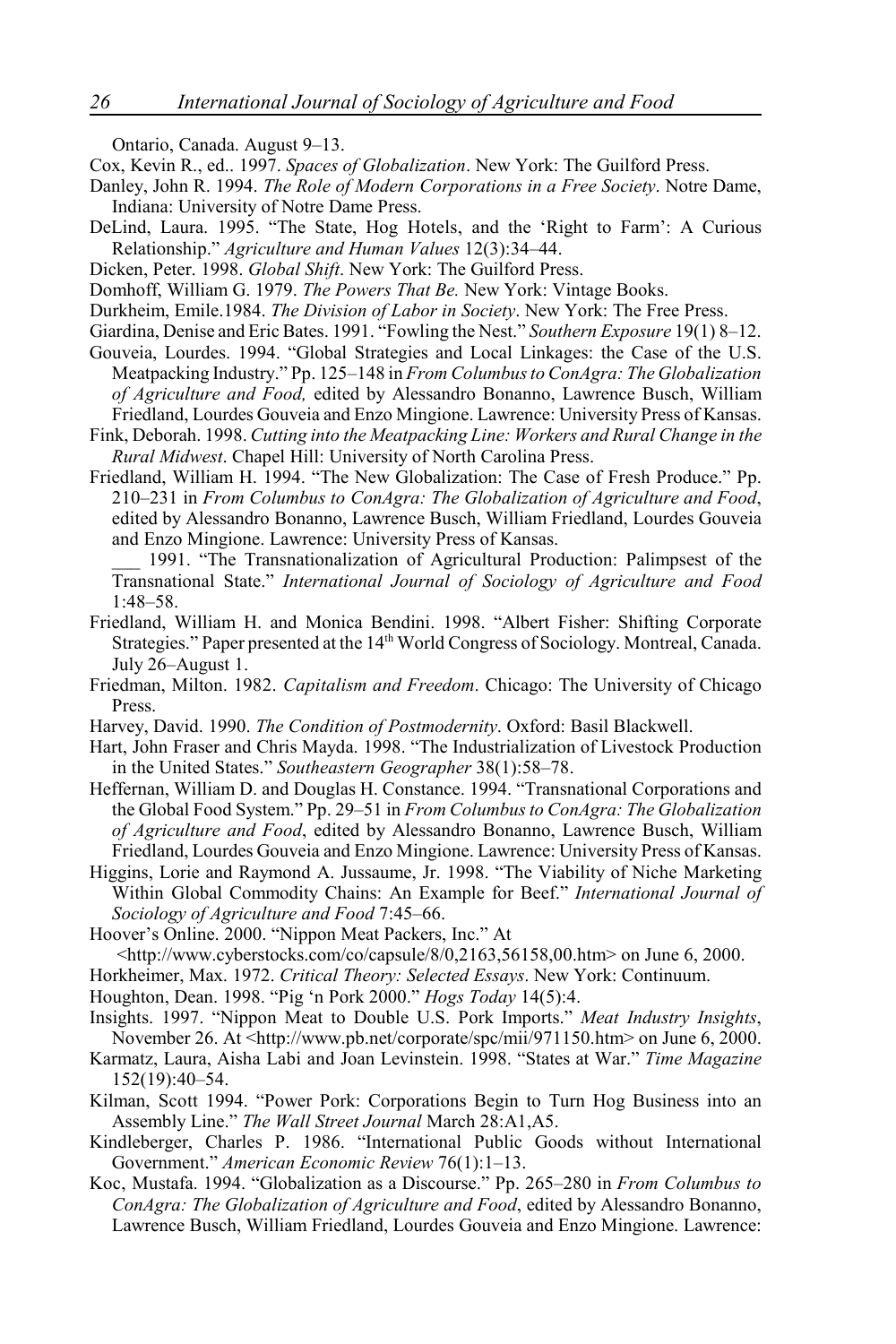University of Press of Kansas.

Ladd, Anthony and Bob Edwards. 1998. "Corporate Swine Production and Environmental Justice in North Carolina: An Emerging Issue in Grassroots Environmentalism." Paper presented at the annual meeting of the Mid South Sociological Association. Lafayette, Louisiana. October 28–31.

Lash, Scott and John Urry. 1994. *Economies of Signs and Space*. London: Sage.

Ledbetter, Kay. 1997a. "Proposed Farm Would House 400,000 Hogs." *Amarillo Globe News*, December 11:4a.

\_\_\_ 1997b. "Swine Operation Could Give Town Feedmill, School." *Amarillo Globe News,* December 11:1a, 4a.

\_\_\_ 1997c. "Hog Operations Permits Increase throughout the Area." *Amarillo Globe News*, December 11:3d.

\_\_\_ 1997d. "Ruling Upsets Feed Operators." *The Wall Street Journal*, November 29. At <http:// amarillonet.com/stories/112997/035-8608.003.shtml> on February 9, 1998.

- Lee, Steven H. 1998. "The Smell of Money: Battle Rages over Lucrative Farms, Residents Fed Up with Hogs Odor." *Dallas Morning News*, March 3:1d, 14d.
- Lipietz, Alain. 1992. *Toward a New Economic Order: Postfordism, Ecology and Democracy*. New York: Oxford University Press.
- Llambí, Luis. 1993. "The Global Agro-Food Restructuring: The Role of Transnational Corporations and Nation-States." *International Journal of Sociology of Agriculture and Food* 3:19–39.

Marx, Karl. 1977. *Capital*. New York: Vintage Books.

- Mason, Michael and Nigel Morter. 1998. "Trade Unions as Environmental Actors: the UK Transport and General Workers' Union." *Capitalism, Nature and Socialism* 9(2):3–34.
- McMichael, Philip. 1996. "Globalization: Myths and Realities." *Rural Sociology* 61:25–55. McMichael, Philip and David Myhre. 1991. "Global Regulation vs. the Nation-state: Agro-
- Food Systems and the New Politics of Capital." *Capital & Class* 43(2):83–106.

Miliband, Ralph. 1969. *The State in Capitalist Societies*. London: Winfield and Nicholson.

- Morris, Jim. 1997. "Pork Barrels and Politics: Residents not so Wild about Hog Operations." *Houston Chronicle*, November 11:1a, 10a, 11a.
- NCRCRD (North Central Regional Center for Rural Development). 1999. *The Impact of Recruiting Vertically Integrated Hog Production in Agriculturally-Based Counties in Oklahoma*. Report to the Kerr Center for Sustainable Agriculture.
- O'Connor, James. 1998. *Natural Causes: Essays in Ecological Marxism*. New York: The Guilford Press.
- O'Connor, Martin, ed. 1994. *Is Capitalism Sustainable? Political Economy and the Politics of Ecology*. New York: The Guilford Press.
- Pitelis, Christos 1993. "Transnationals, International Organization and Deindustrialization." *Organization Studies* 14(4):527–548.
- Poulantzas, Nicos. 1978. *State, Power, Socialism*. London: New Left Books.
- Raynolds, Laura. 1998. "Distancing Workers: The Rising Use of Labor Contractors by Transnational Agro-Food Corporations." Paper presented at the 14<sup>th</sup> World Congress of Sociology. Montreal, Canada, July 26–August 1.
- Raynolds, Laura Douglas Murray. 1998. "Yes, We Have no Bananas: Re-Regulating Global and Regional Trade." *International Journal of Sociology of Agriculture and Food* 7:7-44.
- RSS. 1998. "Empowering Communities: Revisiting Democracy and Globalization." Brochure presenting the 62<sup>nd</sup> Annual Meeting of the Rural Sociological Society. Chicago, IL. August 4–8, 1999.
- Rubner, Alex. 1990. *The Might of the Multinationals: The Rise and Fall of the Corporate Legged*. New York: Praeger.

Sandel, Michael J. 1996. *Democracy's Discontent. America in Search of a Public Philosophy*. Cambridge, Massachusetts. The Belknap Press of Harvard University Press.

Sanderson, Steven. 1986. "The Emergence of the 'World Steer':Internationalization and